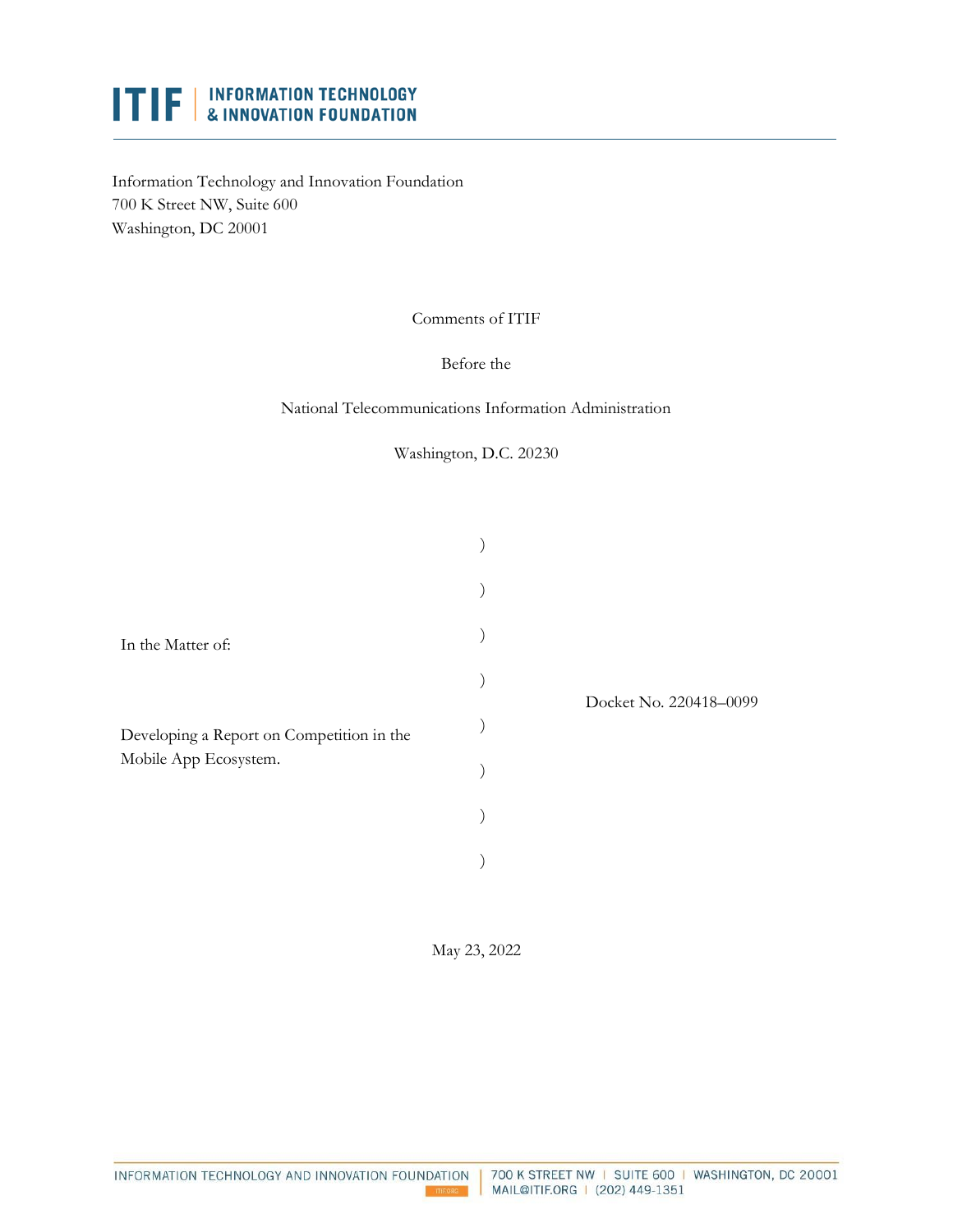## **CONTENTS**

#### <span id="page-1-0"></span>INTRODUCTION

The Schumpeter Project on Competition Policy of the Information Technology and Innovation Foundation welcomes the opportunity given by the National Telecommunications Information Administration (NTIA) to comment on the state of competition in the mobile app ecosystem.<sup>1</sup> On July 9, 2021, President Biden signed the Executive Order on Promoting Competition which, among other recommendations, requested at Section 5(r)(iii) that the Secretary of Commerce to "not later than 1 year after the date of this order, in consultation with the Attorney General and the Chair of the Federal Trade Commission, conduct a study, including by

<sup>&</sup>lt;sup>1</sup> National Telecommunications and Information Administration, "Request for Comments on Competition in the Mobile App Ecosystem," April 21, 2022, NTIA-2022-0001, [https://www.ntia.gov/federal-register-notice/2022/request](https://www.ntia.gov/federal-register-notice/2022/request-comments-competition-mobile-app-ecosystem)[comments-competition-mobile-app-ecosystem](https://www.ntia.gov/federal-register-notice/2022/request-comments-competition-mobile-app-ecosystem).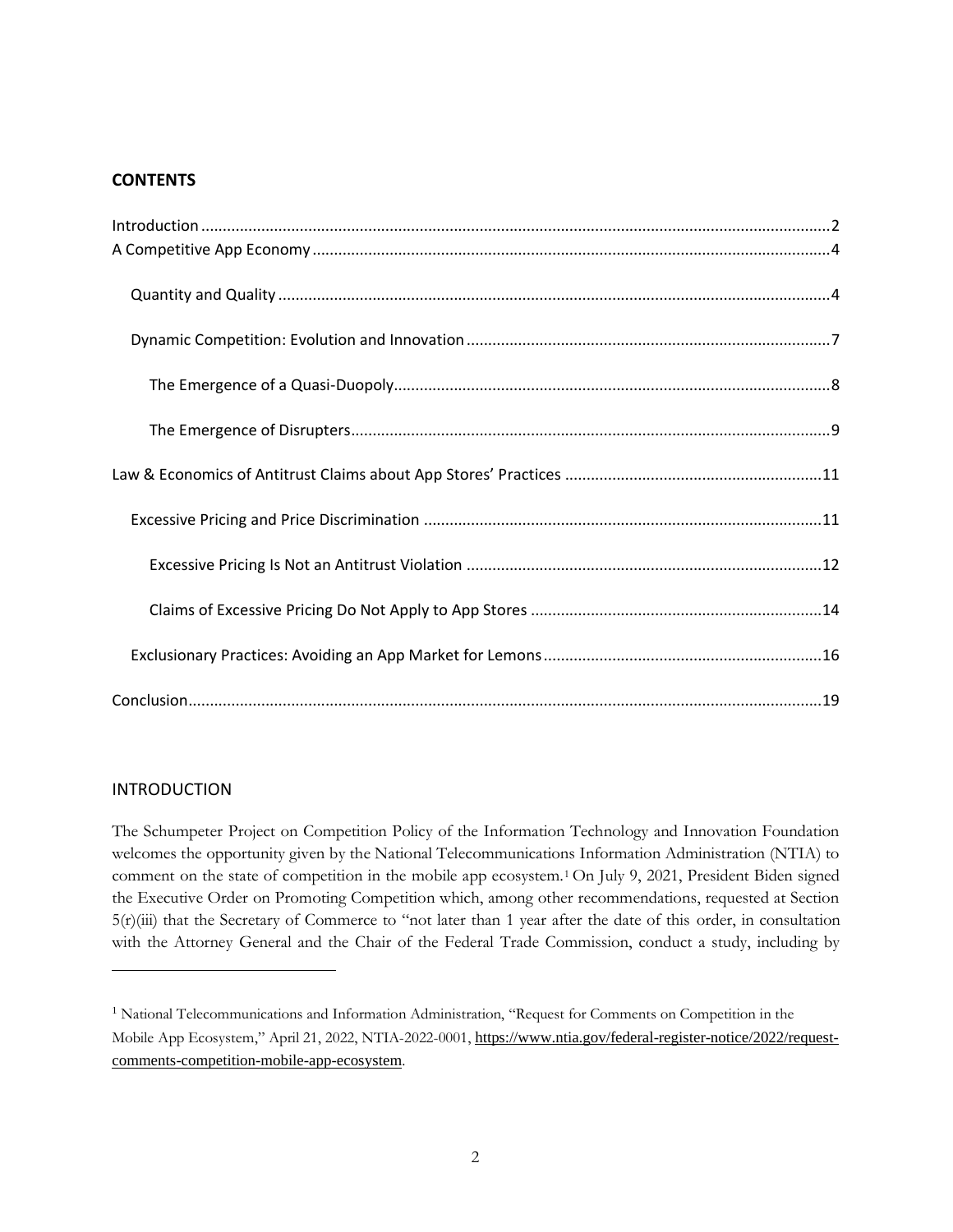conducting an open and transparent stakeholder consultation process, of the mobile application ecosystem, and submit a report to the Chair of the White House Competition Council, regarding findings and recommendations for improving competition, reducing barriers to entry, and maximizing user benefit with respect to the ecosystem."<sup>2</sup>

As a preliminary remark, the fact-finding goal of the Request for Comment (RFC) to understand the level of competition in the mobile app market is laudable. But it raises questions about why the Biden administration has already endorsed the S.2170 Open App Markets Act bill which is premised on the assumption that this market lacks competition.<sup>3</sup> Consequently, it is regrettable that the Biden administration supports a bill based on the belief of a lack of competition, while simultaneously acknowledging through this RFC the lack of knowledge about the level of competition in this market.

The Biden administration should withdraw its support of S.2710 at least until the NTIA provides evidence of alleged anticompetitive conduct in a failing mobile apps market through its study.<sup>4</sup> Until then, support for the S.2710 is rushed and undermines the effectiveness of the fact-finding exercise carried out by the NTIA via its RFC.

In the following sections, we first discuss the competition which exists in the mobile app market. The dynamism of competition contradicts the widespread belief that an app store duopoly (i.e., Apple App Store and Google Play Store) reveals a lack of competition. Also, we discuss the potential antitrust concerns arising out of the characteristics of the mobile app markets rather than from anticompetitive motives.

<sup>&</sup>lt;sup>2</sup> White House, "Executive Order on Promoting Competition," July 9, 2021, [https://www.whitehouse.gov/briefing](https://www.whitehouse.gov/briefing-room/presidential-actions/2021/07/09/executive-order-on-promoting-competition-in-the-american-economy/)[room/presidential-actions/2021/07/09/executive-order-on-promoting-competition-in-the-american-economy/](https://www.whitehouse.gov/briefing-room/presidential-actions/2021/07/09/executive-order-on-promoting-competition-in-the-american-economy/).

<sup>3</sup> Leah Nylen and Adam Cancryn, "White House Backs U.S. Tech Antitrust Bills," *Politico*, February 3, 2022, <https://subscriber.politicopro.com/article/2022/02/white-house-backs-tech-antitrust-bills-00005513> (citing a White House statement arguing that "we are supportive of bipartisan progress being made in Congress on these issues"). See S.2710, Open App Markets Act, 117<sup>th</sup> Cong. (2022).

<sup>4</sup> Such caution is warranted given the prohibitive costs of the antitrust bills, estimated by NERA to be over \$300 billion. See Christian M. Dippon and Matthew D. Hoelle, "The Economic Costs of Structural Separation, Line of Business Restrictions, and Common Carrier Regulation of Online Platforms and Marketplaces, *"NERA Economic Consulting,* March 18, 2022,

[https://www.nera.com/content/dam/nera/publications/2022/Platform\\_Regulation\\_Quantitative\\_\\_03\\_18\\_22.pdf](https://www.nera.com/content/dam/nera/publications/2022/Platform_Regulation_Quantitative__03_18_22.pdf) (noting that "the \$319 billion in cost increases would directly harm customers and business users of Google, Apple, Facebook, Amazon, and Microsoft…").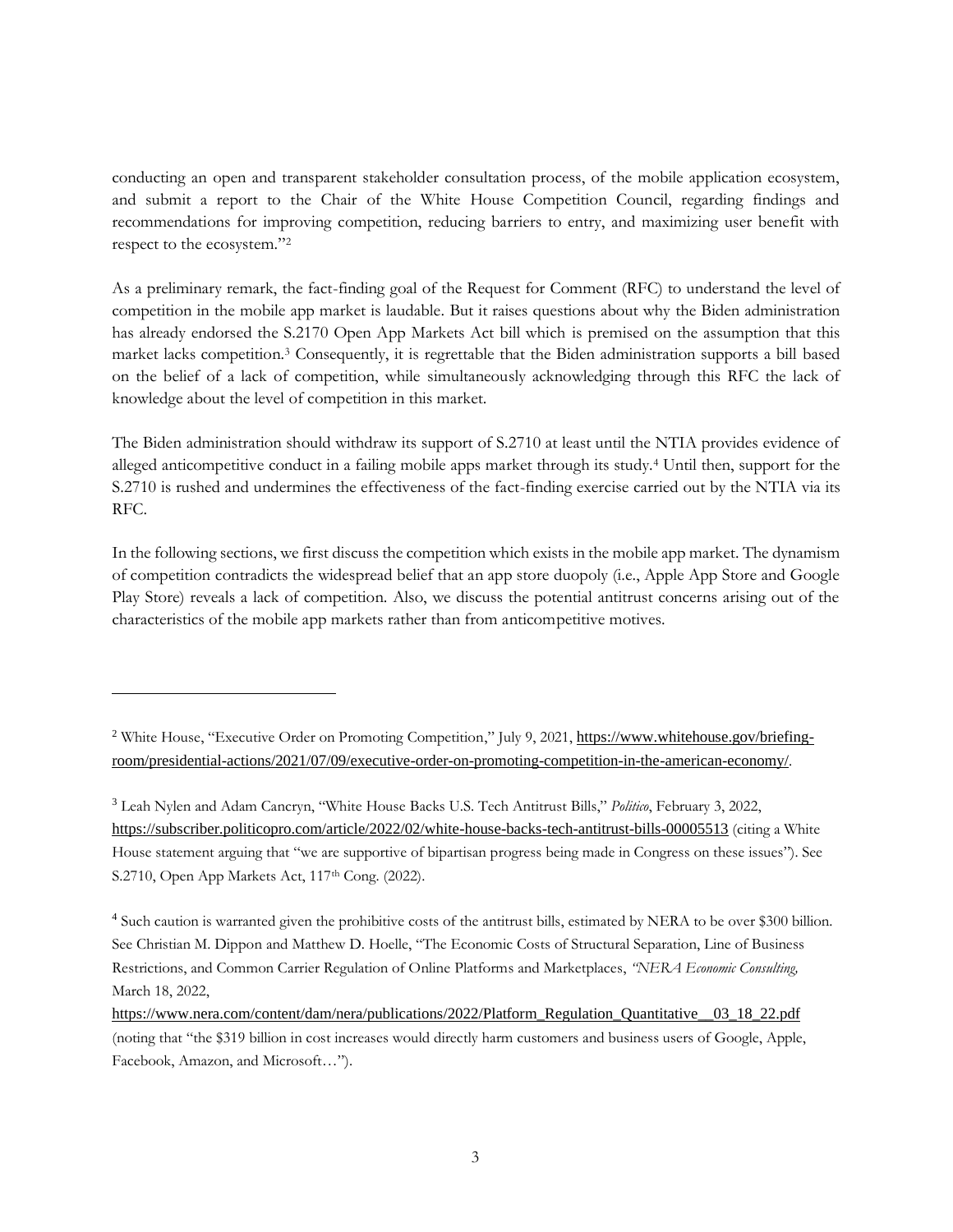## <span id="page-3-0"></span>A COMPETITIVE APP ECONOMY

One of the first questions raised by the RFC is "how should we measure whether the app ecosystem is competitive?" Detailing the question, the RFC asks, "does the reported total of the number of apps available at any one time in an app store have a bearing on the state of competition among apps or particular categories of apps?" In other words, can we measure the level of competition in the app ecosystem by the number of apps in this ecosystem?

## <span id="page-3-1"></span>Quantity and Quality

The app economy is highly competitive and has the characteristics of a success story. Indeed, 2.1 million apps are available for download in the Apple App Store and 3.29 million apps are available for download in the Google Play Store.<sup>5</sup> Also, the dramatic increase in the number of apps available over the last few years demonstrates both consumer satisfaction in the apps made available in the app stores and the emergence of a new class of app entrepreneurs. The evolution of the app ecosystem is staggering. In 2021, consumers downloaded 230 billion apps, a 63 percent increase from the 140 billion app downloads in 2016.<sup>6</sup>

In 2022, app companies have created more apps than ever. On average, over 97,000 new Android apps are released in the Google Play Store every month while over 32,000 new iOS apps are released in the Apple App Store every month.<sup>7</sup> Consumers increasingly access the Internet using apps. U.S. consumers spend more than 4 hours per day on apps, an increase of 30 percent from just two years ago.<sup>8</sup> Most users have more than 80 apps installed on their phones, thereby creating room for competition that is just "one click away" within

<sup>5</sup> Statista, "Number of Apps Available in Leading App Stores as of 2022", April 27, 2022, <https://www.statista.com/statistics/276623/number-of-apps-available-in-leading-app-stores/>.

<sup>6</sup> Statista, "Number of Mobile App Downloads Worldwide from 2016 to 2021," January 31, 2022, <https://www.statista.com/statistics/271644/worldwide-free-and-paid-mobile-app-store-downloads/>.

<sup>7</sup> 42Matters, "Store Stats 2022," May 9, 2022, <https://42matters.com/ios-apple-app-store-statistics-and-trends>.

<sup>8</sup> Sarah Perez, "Consumers Now Average 4.2 Hours Per Day in Apps, Up 30% from 2019," *TechCrunch*, April 8, 2021, <https://techcrunch.com/2021/04/08/consumers-now-average-4-2-hours-per-day-in-apps-up-30-from-2019/>.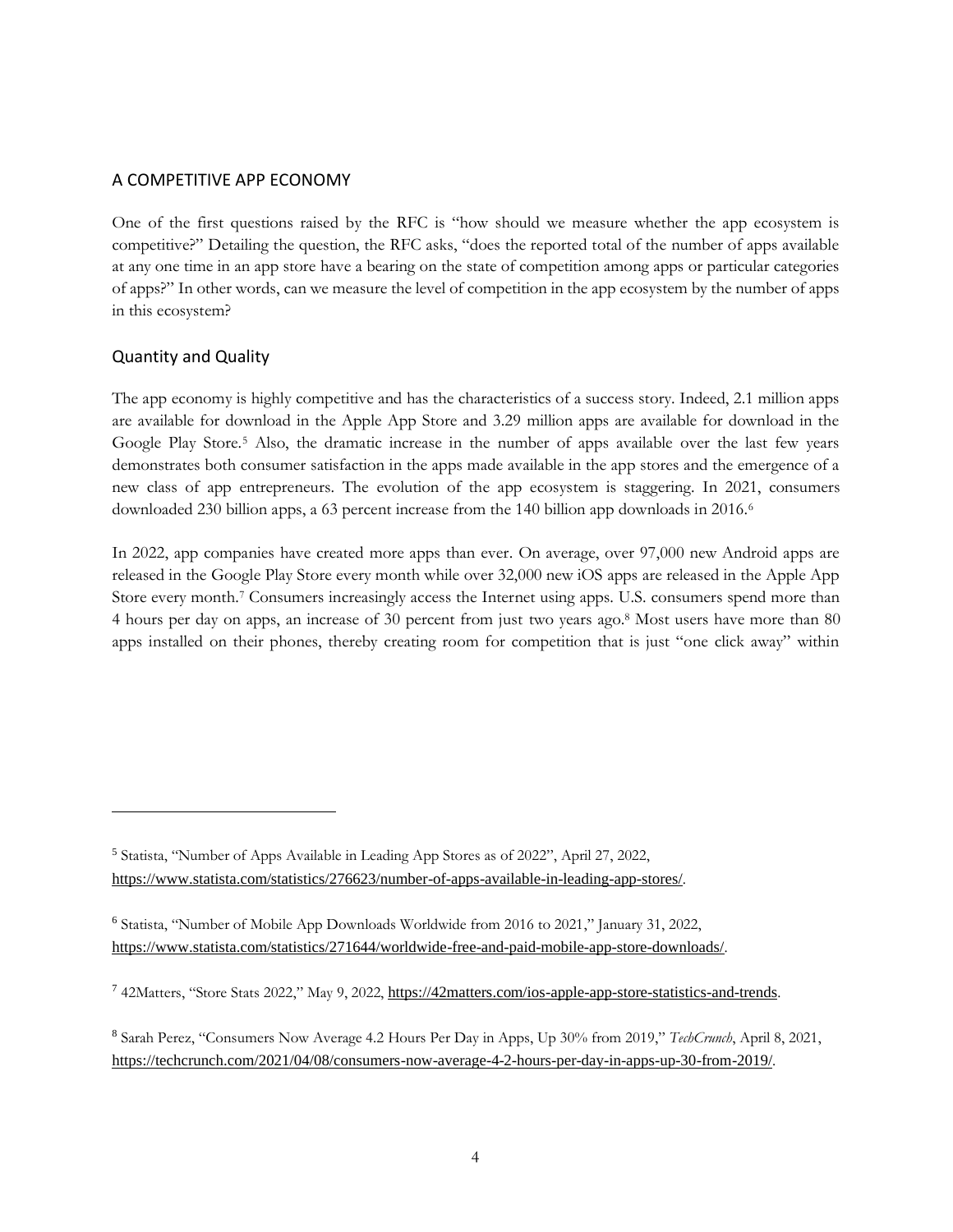smartphones.<sup>9</sup> For example, one in five users of peer-to-peer payment apps regularly use four or more of these apps.<sup>10</sup>

In other words, given the dramatic increase in both the supply of apps (app creation through app entrepreneurship) and the demand for apps (consumers' app downloads and consumers' time dedicated to apps), the app economy appears to be strongly competitive. The success of the app economy is due in part to the competition between Apple and Google through their respective app stores. A thriving app ecosystem is a key element of competition between app stores. As one of the main booming areas of the Internet, the app economy represents both a promising area for development for digital entrepreneurs, but it also represents an increasingly challenging economy where aggressive price competition and fierce quality competition both flourish to the benefit of innovation and consumer welfare. As the House Report on digital markets noted, "Apple and Google also provide developers with software-development tools to create, test, and publish apps; technical supports and analytics tools; and tutorials."<sup>11</sup> Because the success of app ecosystems depend on the availability of high-quality apps, Google and Apple have an incentive to promote the development of valuable apps. The presence of valuable apps, and more apps, makes an app store more attractive to consumers and may give an app store a competitive advantage over its rivals.

Regarding price competition, it is remarkable that the app economy mostly remains part of the free economy. Free apps represent 96.5 percent of apps available in the Google Play Store while they represent 92.3 percent in the Apple App Store—the overwhelming majority of apps remain free to download.<sup>12</sup> Additionally, many apps are entirely free as they have ad-funded business models, thereby generating consumer benefits while operating in a highly competitive environment.<sup>13</sup>

<sup>12</sup> Statista, "Distribution of Free and Paid Android Apps in the Google Play Store as of March 2022," March 14, 2022, <https://www.statista.com/statistics/266211/distribution-of-free-and-paid-android-apps/>.

<sup>13</sup>See, e.g., Catherine Han, et al., "The Price is (Not) Right: Comparing Privacy in Free and Paid Apps," *Proceedings on Privacy Enhancing Technologies* 3 (2020): 222-242[, https://par.nsf.gov/servlets/purl/10187034.](https://par.nsf.gov/servlets/purl/10187034)

<sup>&</sup>lt;sup>9</sup> TechJury, "55+ Jaw Dropping App Usage Statistics in 2022," April 25, 2022, [https://techjury.net/blog/app-usage](https://techjury.net/blog/app-usage-statistics/)[statistics/](https://techjury.net/blog/app-usage-statistics/).

<sup>&</sup>lt;sup>10</sup> "How Consumers Are Using P2P Payment Apps, PaymentsJournal, March 4, 2021, https://www.paymentsjournal.com/how-consumers-are-using-p2p-payment-apps/.

<sup>11</sup> House of Representatives, "Investigation of Competition in Digital Markets," *Majority Staff Report and Recommendations, Subcommittee on Antitrust, Commercial and Administrative Law of the Committee on the Judiciary,* October 2020, [https://judiciary.house.gov/uploadedfiles/competition\\_in\\_digital\\_markets.pdf](https://judiciary.house.gov/uploadedfiles/competition_in_digital_markets.pdf).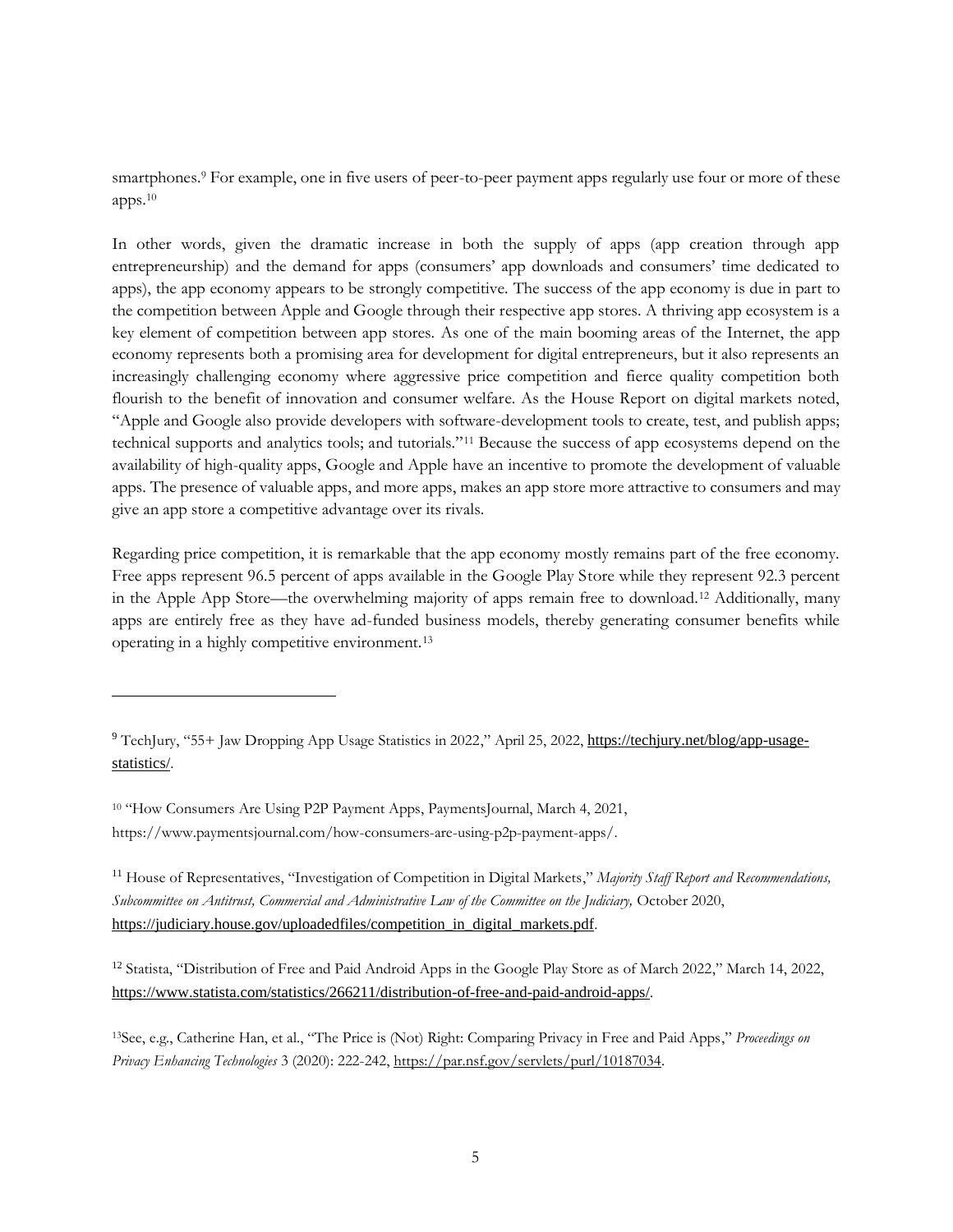The app economy is becoming increasingly important. In 2021, app revenue for the Google Play Store and the Apple App Store was \$47.9 billion and \$85.1 billion respectively.<sup>14</sup> These revenues provide an incentive to app entrepreneurs to develop new apps. But because app stores are freely available to users and most apps are downloadable for free, app stores must generate revenues from other sources, such as in-app payments—i.e., those purchases made on the apps which are vetted by the app stores and subject to app store fees commissions on app purchases, fees for app store search advertising, and fees for developer accounts. 15

Regarding quality competition, it is evident that high-quality, professional software is increasingly becoming app-based, thereby demonstrating that the growing and thriving app economy is becoming increasingly assimilated with the digital economy more broadly. For example, there are dozens of highly rated project management apps available on app stores. In other words, everything that is digital is subject to becoming an app (irrespective of technological barriers).

Also, app downloads are extremely competitive. While 53 percent of website visitors will leave if a website takes longer than 3 seconds to load<sup>16</sup>, 70 percent of mobile app users will abandon an app if it takes too long to load, hence making competition to design high-quality apps even more fierce than competition to build high-quality websites. <sup>17</sup> Efficiency in loading apps is key to accessing consumers.

Some critics of the app economy have argued that privacy is an element of product quality and that apps that collect data, such as for targeted advertising, are poor quality and therefore a sign of insufficient competition. But this critique ignores that most targeted advertising does not share personally-identifiable information with the advertiser. Moreover, the varied consumer preferences for privacy, disregards the fact that consumers can often choose and pay for more privacy protective apps, and overlooks that policymakers can address privacy concerns with data privacy regulations. Indeed, app quality is important for mobile users, so there is no

<sup>15</sup> Grete Ling, "Google Play Store and Apple App Store fees, (+12 other stores)," *App Radar*, February 4, 2021, https://appradar.com/blog/google-play-apple-app-store-fees.

<sup>16</sup> David Kirkpatrick, "Google: 50% of mobile users abandon sites that take over 3 seconds to load", MarketingDive, September 12, 2016[, https://www.marketingdive.com/news/google-53-of-mobile-users-abandon-sites-that-take-over-3](https://www.marketingdive.com/news/google-53-of-mobile-users-abandon-sites-that-take-over-3-seconds-to-load/426070/#:~:text=New%20research%20by%20Google%20has,seconds%20on%20a%204G%20connection) [seconds-to-](https://www.marketingdive.com/news/google-53-of-mobile-users-abandon-sites-that-take-over-3-seconds-to-load/426070/#:~:text=New%20research%20by%20Google%20has,seconds%20on%20a%204G%20connection)

[load/426070/#:~:text=New%20research%20by%20Google%20has,seconds%20on%20a%204G%20connection](https://www.marketingdive.com/news/google-53-of-mobile-users-abandon-sites-that-take-over-3-seconds-to-load/426070/#:~:text=New%20research%20by%20Google%20has,seconds%20on%20a%204G%20connection); TechJury, "55+ Jaw Dropping App Usage Statistics in 2022," April 25, 2022, [https://techjury.net/blog/app-usage](https://techjury.net/blog/app-usage-statistics/)[statistics/](https://techjury.net/blog/app-usage-statistics/)

 $17$  Id.

<sup>14</sup> Business of Apps, "App Revenue Data (2022)," accessed May 20, 2022, https://www.businessofapps.com/data/apprevenues/.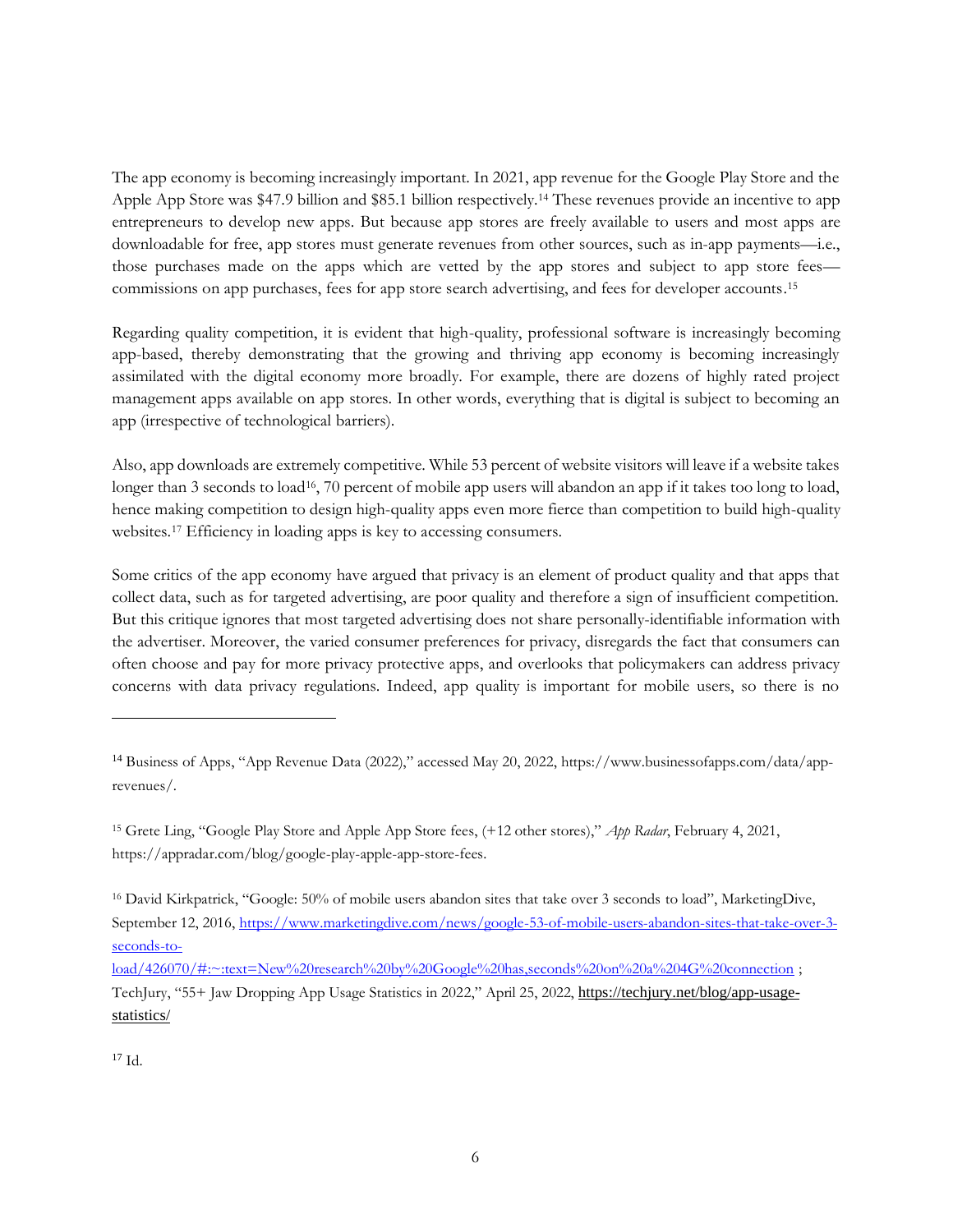indication that users cannot "vote with their feet" if they dislike a particular app's privacy practices. One survey of app users found that a third of users would delete an app if they encounter a software bug, and half would delete an app if it doesn't function as expected. Similarly, a third of users say they will not download an app with a bad app store rating. Therefore, privacy practices or data collection of apps are not appropriate proxy for app quality.<sup>18</sup>

Therefore, should the competitiveness of the app economy be measured (as suggested by the NTIA's RFC) by the quantity and quality of apps available for download and actually downloaded by consumers, it is clear that the app economy is fiercely competitive due in part to competition between app stores who have an incentive to foster a thriving app ecosystem. The app economy epitomizes a success story for U.S. tech firms which pioneered this technology.

# <span id="page-6-0"></span>Dynamic Competition: Evolution and Innovation

The House report on digital markets erroneously argues that "The [Apple] App Store and the [Google] Play Store do not compete against one another."<sup>19</sup> Such a claim ignores the fact that the two app stores do compete for consumers who can switch between smartphones using different mobile operating systems. For a significant portion of smartphone users, the switching costs between iPhones and Android-run smartphones do not represent significant obstacles.<sup>20</sup>

Consequently, the Apple App Store and the Google Play Store do compete, primarily on the differences in their business models.<sup>21</sup> The House report misrepresents the reality of the level of competition in app stores, distorting the fact that competition in the app stores is dynamic. While the app store market has evolved into

<sup>20</sup> Chris Matysczyk, "Half of All Android Users May Soon Switch to iPhone (Says an Expert)," *ZDnet.com*, December 17, 2021, <https://www.zdnet.com/article/half-of-all-android-users-may-soon-switch-to-iphone-says-an-expert/>; Shruti Shekar, "Why Apple Doesn't Care that a Quarter of All iPhone Users Eventually Switch to Android," *Androidcentral*, June 2, 2021, <https://www.androidcentral.com/android-ios-switching-platforms>.

<sup>18</sup> Joe Kennedy, "Data and Privacy Are Not Antitrust Concerns," *Innovation Files*, October 15, 2019, https://itif.org/publications/2019/10/15/data-and-privacy-are-not-antitrust-concerns.

<sup>19</sup> House of Representatives, "Investigation of Competition in Digital Markets," *Majority Staff Report and Recommendations, Subcommittee on Antitrust, Commercial and Administrative Law of the Committee on the Judiciary,* October 2020, [https://judiciary.house.gov/uploadedfiles/competition\\_in\\_digital\\_markets.pdf](https://judiciary.house.gov/uploadedfiles/competition_in_digital_markets.pdf).

<sup>21</sup> Daniel Castro, "Banning 'Closed' Mobile Ecosystems Would Hurt Consumer Choice and Competition", *Innovation Files, January 23, 2022, [https://itif.org/publications/2022/01/23/banning-closed-mobile-ecosystems-would-hurt](https://itif.org/publications/2022/01/23/banning-closed-mobile-ecosystems-would-hurt-consumer-choice-and)*[consumer-choice-and](https://itif.org/publications/2022/01/23/banning-closed-mobile-ecosystems-would-hurt-consumer-choice-and).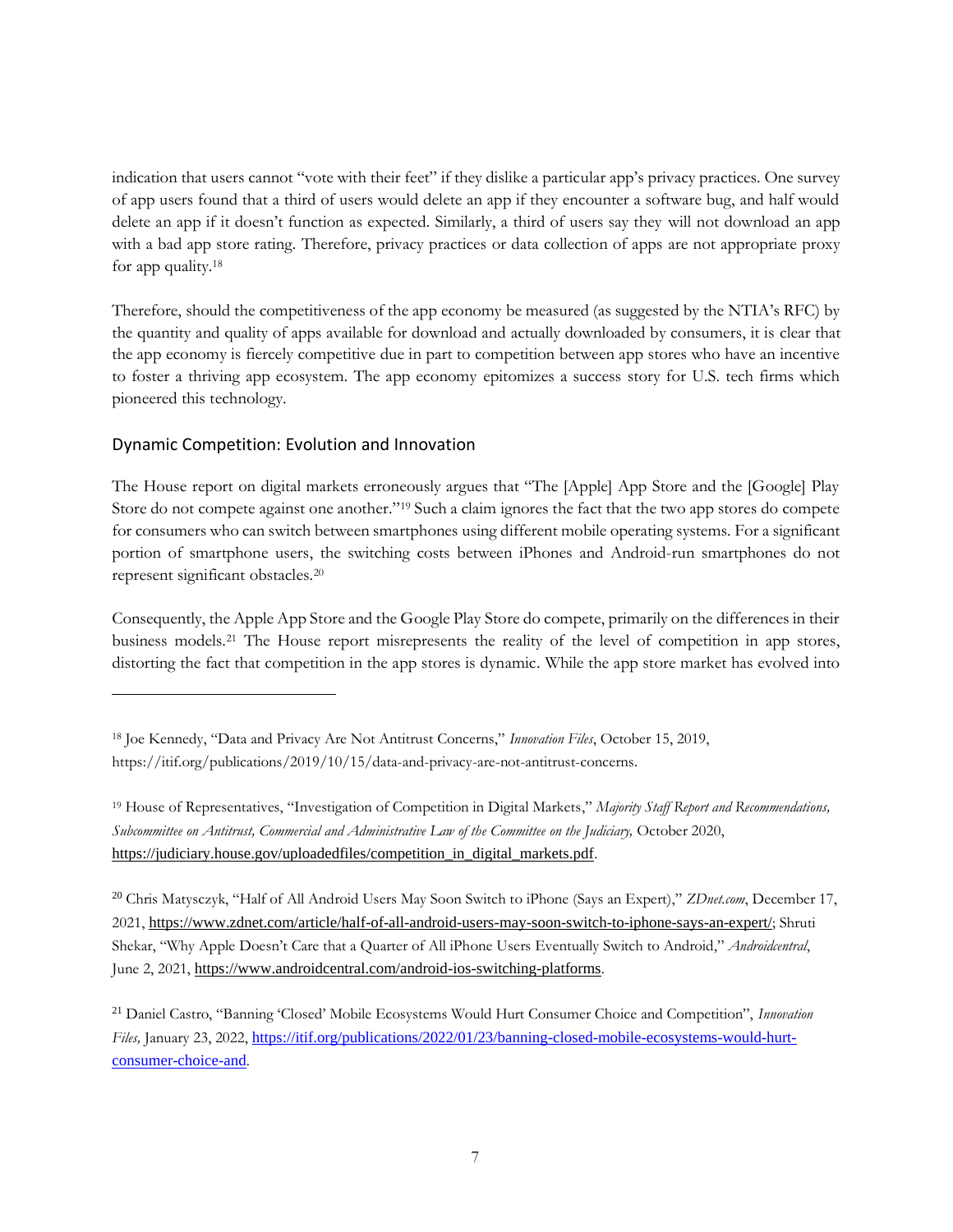a duopoly due the innovative efforts of both Apple and Google (and the failures of other cell phone makers), there are reasons to believe, as discussed further below, that this duopoly is unlikely to be durable and we should expect further evolution of the app store market. A dynamic approach to competition that looks beyond quantity and quality demonstrates that the high level of competition in the app economy results from strong competitive forces propelling innovation for the benefit of consumers.

Ignoring the dynamism of the app economy will inevitably lead to policy errors to force competition at the expense of innovation, harming consumers and the dynamic competition that characterizes the app market. Not only is the current duopoly the result of innovation and competition efforts, but new challengers threaten to disrupt this quasi-duopoly, thereby demonstrating that the app economy remains competitive and subject to the perennial gales of creative destruction.

## <span id="page-7-0"></span>The Emergence of a Quasi-Duopoly

The rise of the app economy came to the fore when Apple decided in 2007 to introduce an iPhone software development kit for app development companies. Prior to the introduction of native apps available through the App Store in 2008, third-party applications used the Safari Internet browser to operate as web-based apps. With 800 applications available in the Apple App Store (200 of them being freely downloadable), the Apple App Store pioneered the app economy by incentivizing innovators to create apps. In 2012, Google rebranded the Android market to "Google Play" to offer an alternative to the Apple App Store. This emerging duopoly came out of the competitive and innovative efforts of both companies who successfully disrupted Microsoft, Nokia, and Blackberry—the previous mobile phone incumbents, and before that, the weak app stores of the major cellular carriers.

After the first mobile phone call was made on April 3, 1973 between Martin Cooper of Motorola and Dr. Joel S. Engle of Bell Labs, it took two decades of research to create the first mobile application for smartphones with the IBM Simon.<sup>22</sup> Operating systems such as Palm OS, Psien EPOC, Symbian, and Blackberry OS were leading operating systems in the 1990s and 2000s. The Blackberry smartphone released in 2002 was outcompeted by the iPhone in 2007 given consumer preferences for a more integrated and nimble device.

Equally, the fierce competition exerted by Apple's iPhone led Microsoft to lose a third of its smartphone market share from 2008 to 2009.<sup>23</sup> Despite attempts to resurrect the Microsoft mobile OS (Windows Phone, which succeeded Windows Mobile), the eventual decline of the Microsoft mobile OS and corresponding smartphones

<sup>&</sup>lt;sup>22</sup> Mobile Phone Museum, "IBM Simon," <https://www.mobilephonemuseum.com/phone-detail/ibm-simon> ("The IBM Simon is widely regarded as one of the first devices that could be termed as a 'smartphone'…").

<sup>23</sup> Brian X. Chen, "How Microsoft Blew It with Windows Mobile," Wired, November 17, 2009, <https://www.wired.com/2009/11/microsoft-windows-mobile/>.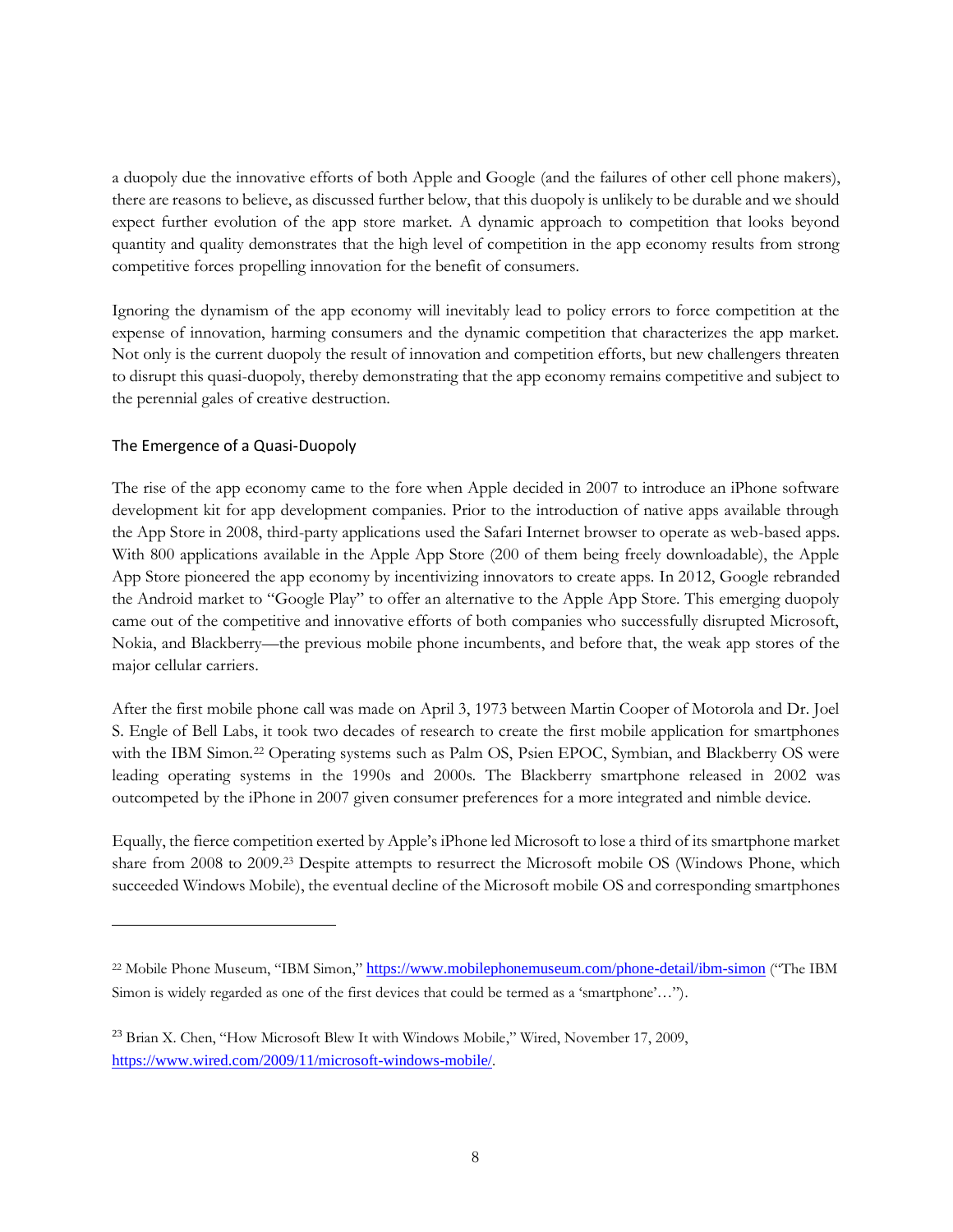were not due to lack of size or lack of experience by Microsoft but rather to the lack of robust innovations in light of the two emerging players–mainly, the Apple App Store and the Google Play Store. While Nokia's Symbian OS represented 63 percent of the global smartphone market in 2007, Nokia also fell—largely due to the lack of innovation compared to the iPhone's disruption. Given the importance of the number of apps and the inevitable network effects, the trend irremediably led to consolidation in the sector for the benefit of consumers who had interoperable devices and for the benefit of app developers who had to create only a few versions of their apps.<sup>24</sup> Therefore, "fierce competition" has led to the emergence of the current duopoly.<sup>25</sup>

#### <span id="page-8-0"></span>The Emergence of Disrupters

While the Apple App Store and the Google Play Store are the dominant app stores for mobile devices, a competitive fringe of alternative app stores exists and has the potential to develop into a competitive challenge to Apple and Google. <sup>26</sup> Additionally, web-based apps constitute a significant source of competitive constraints since alternative channels allow developers to reach end-users by circumventing the app stores' rules. In other words, competition is multi-dimensional resulting in competition across app stores but also across distribution channels for apps (e.g., app stores from OS, app stores from device manufacturers, web-based apps, website app downloads, etc.). Consequently, the Apple App Store and Google Play Store duopoly is, in fact, a quasiduopoly—a joint dominant position which neither captures all app stores nor represents the relevant market when assessing the multiple ways developers can reach end-users.

Both Amazon and Microsoft represent real threats to this quasi-duopoly. While the Amazon and Microsoft app stores do not retail apps for smartphones, they do provide a competitive constraint to Apple and Google as consumers can access the same app across multiple types of devices (e.g., game consoles, PCs, etc.). At least for some apps, if app developers view Apple's and Google's fees to be excessive, they can choose to offer their apps on these alternative devices instead. The Amazon App Store offers more than 460,000 apps worldwide and competes with Apple and Google for developers by offering lower app store fees.<sup>27</sup> Amazon's App Store

 $25$  Id.

<sup>&</sup>lt;sup>24</sup> Knowledge at Wharton Staff, "As Smartphones Proliferate, Will One Company Emerge as the Clear Market Winner?" Knowledge at Wharton, May 27, 2009, [https://knowledge.wharton.upenn.edu/article/as-smartphones-proliferate-will](https://knowledge.wharton.upenn.edu/article/as-smartphones-proliferate-will-one-company-emerge-as-the-clear-market-winner/)[one-company-emerge-as-the-clear-market-winner/](https://knowledge.wharton.upenn.edu/article/as-smartphones-proliferate-will-one-company-emerge-as-the-clear-market-winner/).

<sup>26</sup> Mobileappdaily, "A Descriptive List of the Best Alternative App Stores for 2022," *Mobileappdaily*, May 4, 2022, <https://www.mobileappdaily.com/app-stores-list>.

<sup>27</sup> Samuel Axon, "Amazon Joins Apple, Google by Reducing Its App Store Cut," *ArsTechnica*, June 17, 2021, <https://arstechnica.com/gadgets/2021/06/amazon-joins-apple-google-by-reducing-its-app-store-cut/> ("Amazon's new indie-friendly rate is 20 percent, in contrast to Apple's and Google's 15 percent.").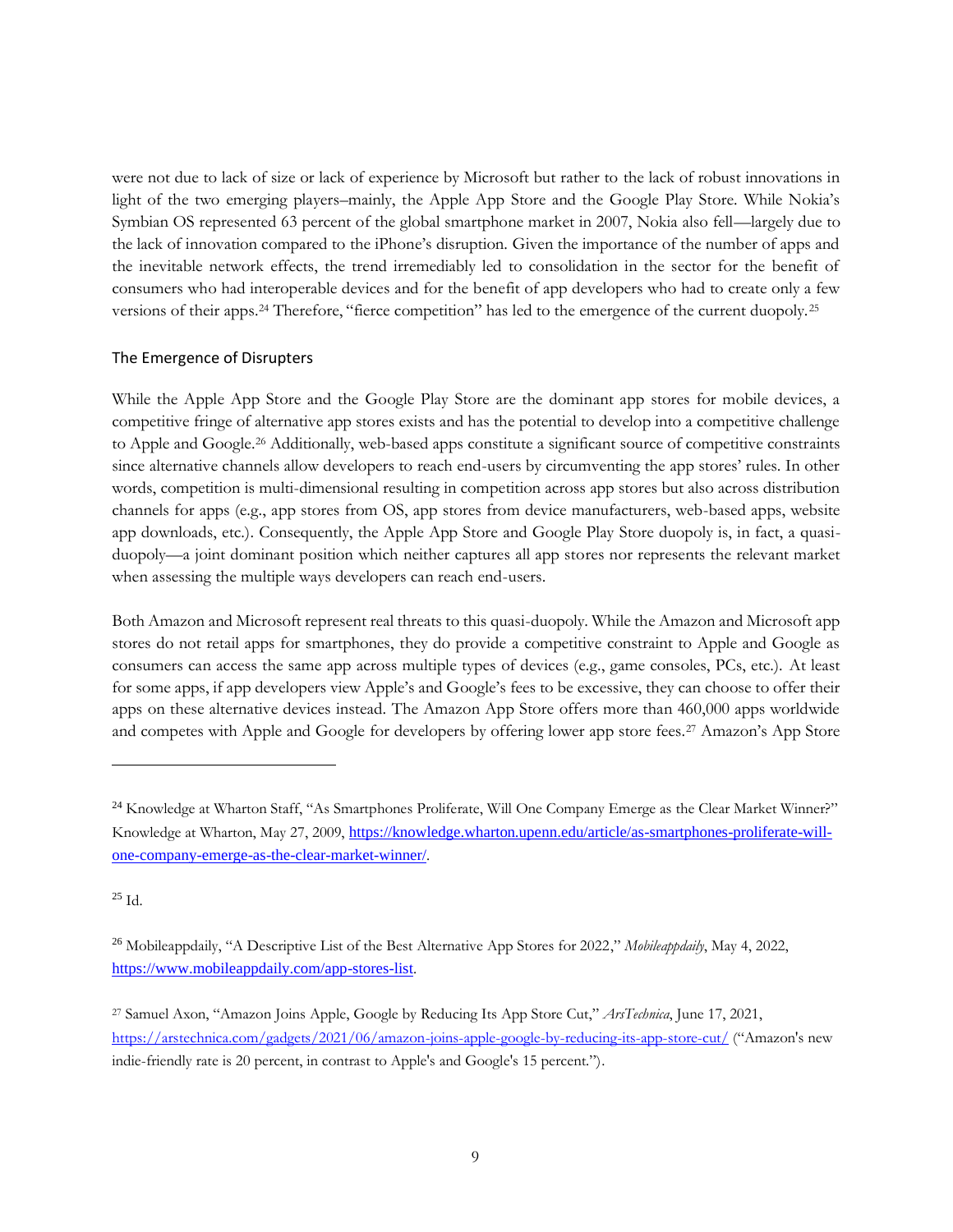represents the third fastest growing app store in 2020.<sup>28</sup> With more than 650,000 apps, the Windows Store can leverage the market power of Microsoft on hardware to offer web-based apps. Indeed, the Microsoft Windows store has opened to third-party app stores, thereby creating a considerable venue for app stores to compete with the Apple App Store and the Google Play Store to attract app developers. <sup>29</sup> Additionally, powerful players such as Epic Games opened their own app stores, circumventing the rules of the Apple App Store that the company unsuccessfully challenged in court.<sup>30</sup>

Besides American tech companies challenging the quasi-duopoly, Chinese app stores represent an important challenge to Apple's and Google's app stores. It is widely accepted that "China's app stores are growing fast, hosting more apps, and capturing a larger share of new app creation."<sup>31</sup> New entrants capture considerable value in the app economy at a rapid pace. Indeed, the "top three app stores on the planet by new apps last year are probably ones you've never heard of: Apkgk, Apkpureco, and Androidappsapk." Also, app stores such as the Tencent App Store, the Alibaba App Store, and others are thriving and have millions of users. While these app stores primarily serve the Chinese market currently, app stores operated by Chinese OEMs (e.g., Xiaomi)

.

<sup>30</sup> *Epic Games, Inc. v Apple Inc*., 493 F. Supp. 3d 817 (N.D. Cal. 2020). See also Jay Peters, "Epic Largely Lost to Apple, But 35 States Are Now Backing Its Fight in Higher Court," *The Verge*, January 28, 2022, <https://www.theverge.com/2022/1/28/22907106/epic-games-v-apple-amicus-briefs-states-eff-microsoft-appeal>; Ashley Gold, "Apple Won Against Epic Games, But It's Still Appealing," *Axios*, March 24, 2022, <https://www.axios.com/2022/03/24/apple-epic-games-appeal-app-store>.

<sup>&</sup>lt;sup>28</sup> James Anthony, "Number of Apps in Leading App Stores in 2022/2022: Demographics, Facts, and Predictions," FinancesOnline, [https://financesonline.com/number-of-apps-in-leading-app](https://financesonline.com/number-of-apps-in-leading-app-stores/#:~:text=As%20of%20the%20last%20quarter,Appstore%20with%20459%2C167%20mobile%20applications)[stores/#:~:text=As%20of%20the%20last%20quarter,Appstore%20with%20459%2C167%20mobile%20applications](https://financesonline.com/number-of-apps-in-leading-app-stores/#:~:text=As%20of%20the%20last%20quarter,Appstore%20with%20459%2C167%20mobile%20applications)

<sup>29</sup> Jon Fingas, "Microsoft's Windows Store Is Now Open to Third-Party App Stores," September 18, 2021, <https://techcrunch.com/2021/09/28/microsofts-windows-store-is-now-open-to-third-party-app-stores/>.

<sup>31</sup> John Koetsier, "There Are Now 8.9 Million Mobile Apps, And China is 40% of Mobil App Spending," *Forbes*, February 28, 2020, [https://www.forbes.com/sites/johnkoetsier/2020/02/28/there-are-now-89-million-mobile-apps](https://www.forbes.com/sites/johnkoetsier/2020/02/28/there-are-now-89-million-mobile-apps-and-china-is-40-of-mobile-app-spending/?sh=a82086c21dd5)[and-china-is-40-of-mobile-app-spending/?sh=a82086c21dd5](https://www.forbes.com/sites/johnkoetsier/2020/02/28/there-are-now-89-million-mobile-apps-and-china-is-40-of-mobile-app-spending/?sh=a82086c21dd5).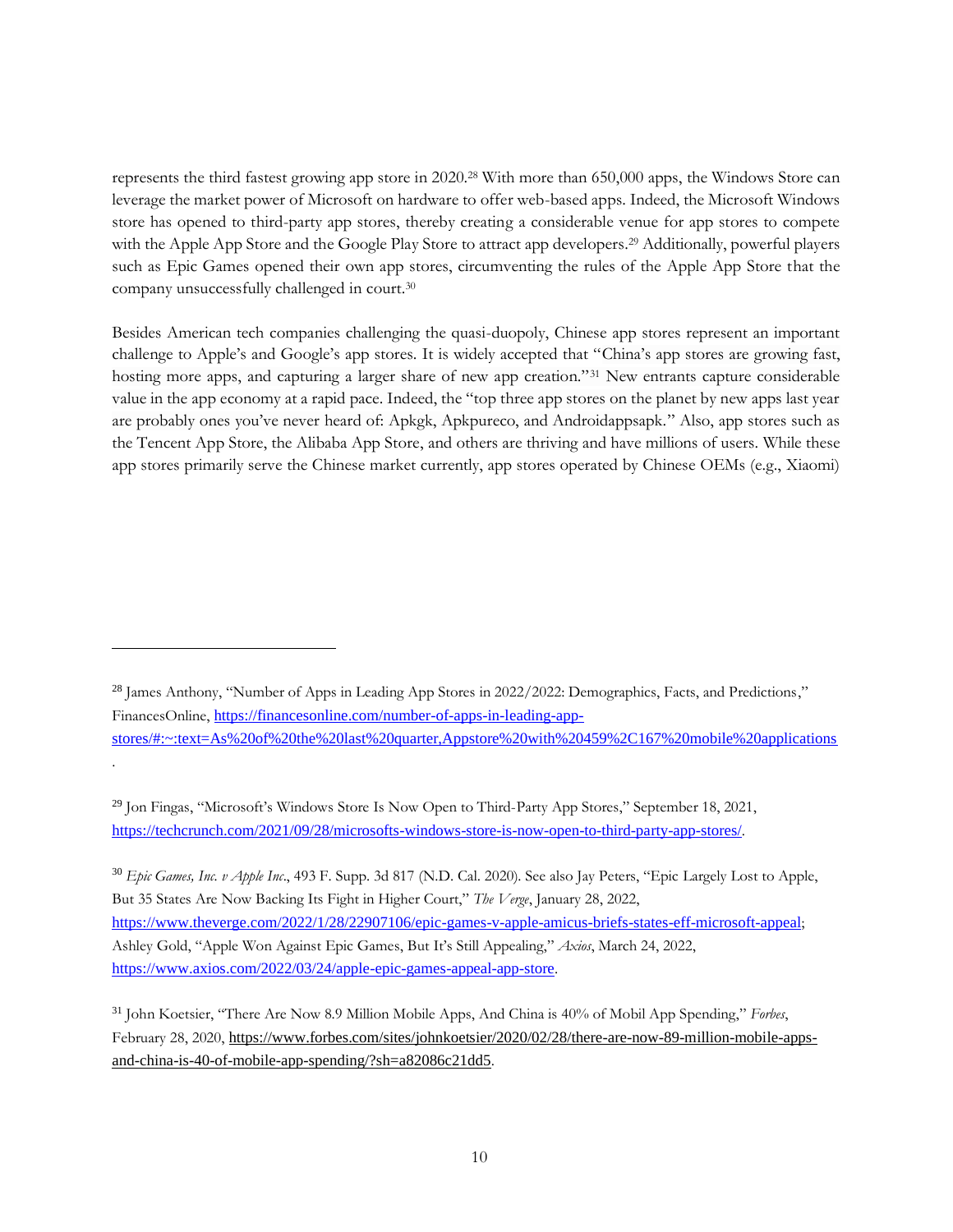have the potentially to become a competitive threat to Apple and Google as the Chinese OEMs expand outside of China.<sup>32</sup>

While U.S. consumers do not use Chinese app stores or Amazon and Microsoft app stores to download apps to their smartphones, these alternative app stores provide a competitive constraint on Apple and Google through their impact on app developers. The Apple App Store and the Google Play Store are two-sided markets. This means that consumers get more value from an app store when there are more apps and app developers get more value from an app store when there are more consumers using it. If Apple and Google offer app developers terms that are less attractive than those offered by Chinese app stores or by Amazon and Microsoft, they may attract fewer app developers and the quality and quantity of apps available in their apps stores may suffer. Because an app store with fewer apps or with lower quality apps is less attractive to consumers, these alternative app stores constrain the terms Apple and Google offer developers.

Despite these competitive constraints, Apple and Google have outcompeted incumbents through innovative efforts and continue to compete with both American tech firms and foreign rivals. Consequently, given these competitive constraints, their incentives to engage in anticompetitive conduct remain limited. Be that as it may, several antitrust concerns have emerged regarding app stores' rules and practices.

## <span id="page-10-0"></span>LAW & ECONOMICS OF ANTITRUST CLAIMS ABOUT APP STORES' PRACTICES

Despite the reality that the app economy is competitive and generates considerable innovations for consumers and benefits for developers, many antitrust concerns have recently emerged. They materialized through lawsuits, antitrust bills, and anticipated regulations. The main antitrust concerns revolve around two sets of criticisms against the Apple App Store and the Google Play Store. First, app store commission fees are deemed to be excessive and discriminatory. Second, app store rules are viewed as exclusionary and allegedly undermine competition. These two claims are discussed successively.

## <span id="page-10-1"></span>Excessive Pricing and Price Discrimination

The alleged lack of competition in the app economy leads critics to articulate a claim that app stores excessively charge developers, thereby harming innovation and consumers. This claim of excessive pricing hardly represents a convincing claim of antitrust liability, but most importantly, this claim has failed to materialize. The current pricing strategies of app stores reflect different priorities and business models and cannot be considered evidence of anticompetitive practices.

<sup>32</sup> Elad Natanson, "The 'Other' Android App Stores–A New Frontier for App Discovery," *Forbes*, September 3, 2019, https://www.forbes.com/sites/eladnatanson/2019/09/03/the-other-android-app-stores-a-new-frontier-for-appdiscovery/?sh=59e319d76774.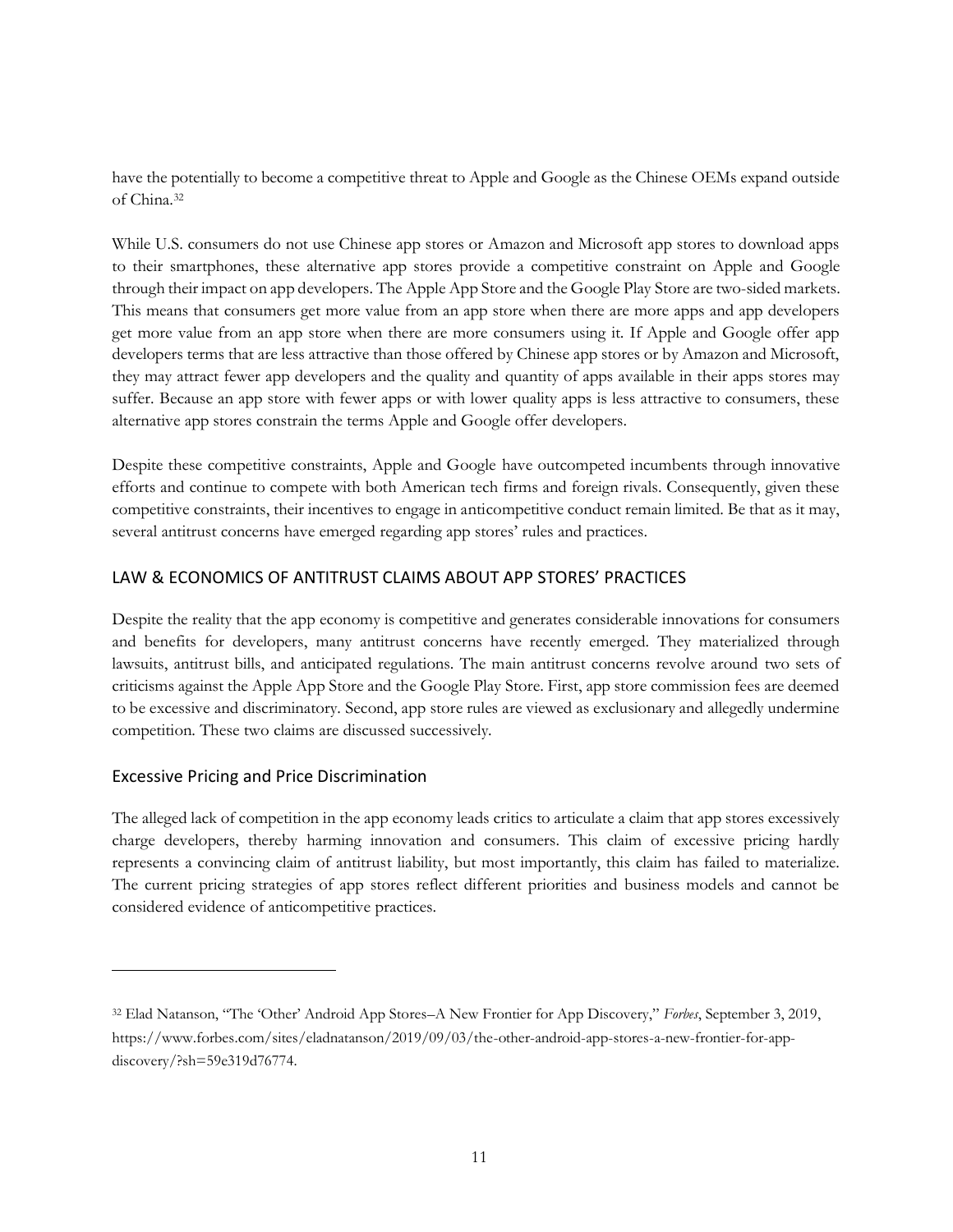#### <span id="page-11-0"></span>Excessive Pricing Is Not an Antitrust Violation

Antitrust jurisprudence often rejects claims of excessive prices on the basis that excessiveness can hardly be convincingly demonstrated, and that price regulation by regulators or judges has repeatedly proven worse than price regulation through market forces. The reluctance of U.S. courts to prohibit excessive prices remains one of the main features which distinguishes American antitrust enforcement from European competition enforcement.<sup>33</sup> This distinctive feature is fortunate and should be preserved.

Indeed, in the famous *Kodak* case, the judge considered that a "pristine monopolist…may charge as high a rate as the market will bear."<sup>34</sup> Perhaps the most untarnished defense of market prices over price regulation by dominant firms who competed on the merits came from the U.S. Court of Appeals for the Seventh Circuit which stated, in the *Blue Cross* case, that,

[a] natural monopolist that acquired and maintained its monopoly without excluding competitors by improper means is not guilty of "monopolizing" in violation of the Sherman Act…and can therefore charge any price that it wants… for the antitrust laws are not a pricecontrol statute or a public utility or common-carrier rate-regulation statute.<sup>35</sup>

The Supreme Court reiterated this reluctance to strike down excessive prices in the *Trinko* case stating,

The mere possession of monopoly power, and the concomitant charging of monopoly prices, is not only not unlawful; it is an important element of the free market system. The opportunity to charge monopoly prices—at least for a short period—is what attracts "business acumen" in the first place; it induces risk taking that produces innovation and economic growth. To

<sup>33</sup> Article 102 of the Treaty of the Functioning of the European Union prohibits a dominant firm from "directly or indirectly imposing unfair purchase or selling prices." See, e.g., Case 26/75, *General Motors Continental v. Commission* [1975] ECR 1367, at para. 12 (considering that "that a dominant firm's price is unfair if it is "excessive in relation to the economic value of the service provided."); Case 27/76, United Brands v. Commission [1978] ECR 207, at para. 249–250 (considering that "charging a price which is excessive because it has no reasonable relation to the economic value of the product supplied would be... an abuse.").

<sup>34</sup> *Berkey Photo, Inc. v Eastman Kodak Co.,* 603 F.2d 263, 297 (2d Cir. 1979).

<sup>35</sup> *Blue Cross and Blue Shield United of Wisconsin v. Marshfield Clinic*, 65 F.3d 1406, 1413 (7th Cir. 1995), citing *National Reporting Co. v. Alderson Reporting Co*., 763 F.2d 1020, 1023-24 (8th Cir. 1985); U*.S. v. Aluminum Co. of America*, 148 F.2d 416, 430 (2d Cir. 1945); *Ball Memorial Hospital, Inc. v. Mutual Hospital Ins., Inc.,* 784 F.2d at 1325, 1339 (7th Cir. 1986); *Berkey Photo,* 603 F.2d at 296-98.).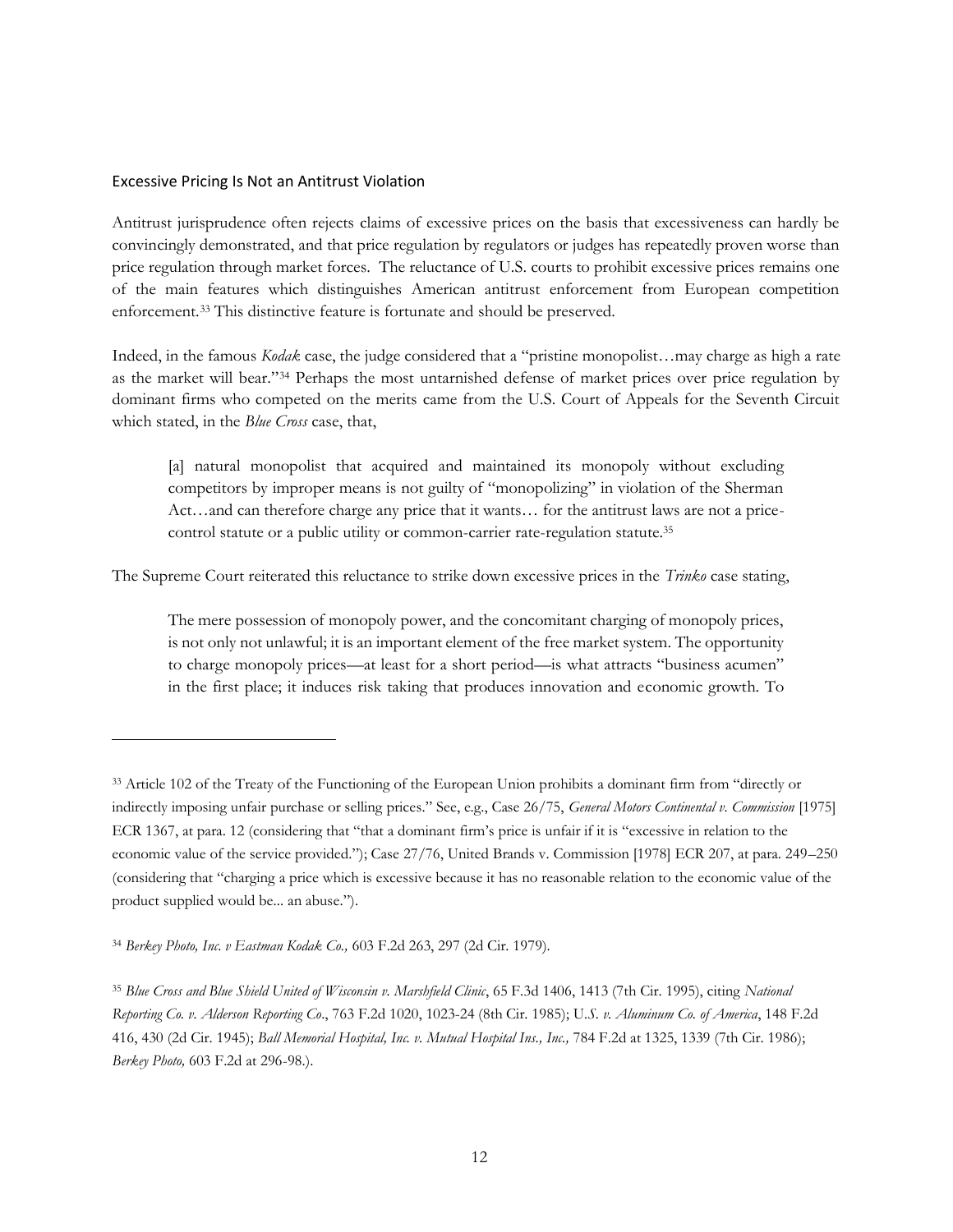safeguard the incentive to innovate, the possession of monopoly power will not be found unlawful unless it is accompanied by an element of anticompetitive conduct.<sup>36</sup>

U.S. antitrust authorities refrain from directly intervening to reduce excessive prices. Instead, they assess the level of competition in a sector and prevent practices (such as mergers or collusive practices) which may "lead to…higher prices" without however assessing to what extent current prices are excessive.<sup>37</sup> In other words, the agencies act against anticompetitive practices that may lead to higher prices, not actual price levels. It is a more dynamic approach to assess prices over time rather than a static analysis where prices are critically assessed in absolute terms without a time dimension.<sup>38</sup> Such a dynamic approach, although not optimal as it overly focuses on prices as an indicator for competition, nevertheless represents a better approach than the static approach that European competition agencies too often adopt.<sup>39</sup> As the Organization of Economic Cooperation and Development notes,

competition authorities are often extremely reluctant to take enforcement action in case of exploitative conduct by dominant firms in general and excessive price abuses in particular. Instead, competition authorities prefer to focus on exclusionary abuses, that is, anticompetitive

<sup>37</sup> See, e.g., *United States v. Trans-Missouri Freight Ass*, 166 U.S. 290 (1897); *United States v. Trenton Potteries Co,* 273 U.S. 392 (1927); *United States v. Aluminum Co. of America*, 148 F.2d 416 (2d Cir. 1945).

<sup>38</sup> See, *e.g.,* Michal Gal, "Monopoly Pricing as an Antitrust Offense in the U.S. and the EC: Two Systems of Belief About Monopoly?" *The Antitrust Bulletin* 49 (2004): 343-384[, https://journals.sagepub.com/doi/10.1177/0003603X0404900109](https://journals.sagepub.com/doi/10.1177/0003603X0404900109) ("The problem with the above analysis is that it is a static one: it analyzes a situation at a given point in time and disregards the dynamics that led to that situation or that are created by it. Dynamic models recognize that efforts to become a monopoly and enjoy high prices are the fuel of the competitive process of innovation, of the wish to get ahead of rivals, although such efforts might sometimes be wasteful.").

<sup>39</sup> See, e.g., *Sierna v. Eda* [1971] ECR 69; Case 26/75 *General Motors v. Commission* [1975] ECR 1367; Case 27/76 *United Brands v. Commission* [1978] ECR 207; Case 30/87 *Corinne Bodson v. Pompes Funebres* [1998] ECR 2479; Case 110/99 *Lucazeau v. SACEM* [1989] ECR 2811. However, even the European Commission itself acknowledged the need to depart from the sheer prohibition of "excessive" pricing. See European Commission, "XXVIIth Commission Report on Competition Policy" (1997), para. 77 ("The Commission in its decisionmaking practice does not normally control or condemn the high level of prices as such. Rather it examines the behaviour of the dominant company designed to preserve its dominance, usually directly against competitors or new entrants who would normally bring about effective competition and the price level associated with it.").

<sup>36</sup> *Verizon Communications, Inc v Law Offices of Curtis V. Trinko*, 124 S. Ct. 872, 875, 879 (2004).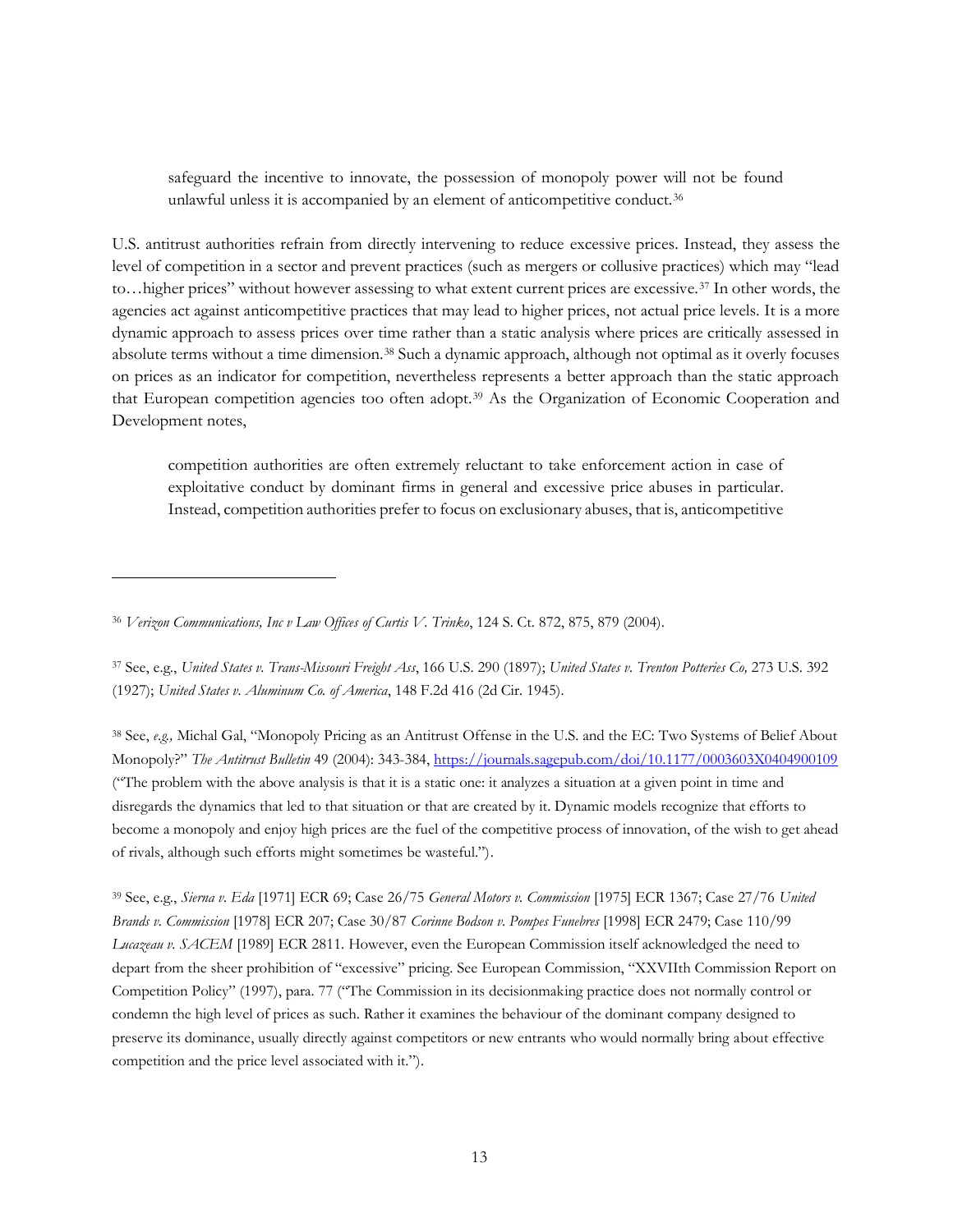conduct by dominant firms aiming at excluding or driving competitors out of the market and thus allowing the dominant firm to maintain or strengthen its market position.<sup>40</sup>

Such reluctance is warranted. U.S. antitrust agencies should maintain their tradition of scrutinizing potential exclusionary practices rather than dubious exploitative practices. Claims that app stores charge excessive commission fees amount to claims of excessive pricing. Because claims of excessive prices are legitimately rejected by antitrust authorities in general and by U.S. antitrust agencies in particular, it appears that the antitrust concerns regarding anticompetitive prices by app stores are overblown. The forthcoming report of the NTIA should take into consideration the legitimate unwillingness of U.S. antitrust authorities to strike down alleged excessive prices. Therefore, the NTIA report should focus on the competitive dynamics of the app economy rather than on the less relevant notion of actual prices.

#### <span id="page-13-0"></span>Claims of Excessive Pricing Do Not Apply to App Stores

But should the NTIA nevertheless decide to investigate claims of excessive pricing by app stores, it is clear that such claims cannot be supported by the evidence. Indeed, historically, Apple and Google have charged 30 percent for in-app purchases. This 30 percent fee is consistent with standard industry practice. Indeed, many other app stores, including Samsung Galaxy, Amazon, Microsoft Xbox, Sony PlayStation, and Steam, also charge commission fees of 30 percent. The only outlier is the Epic Games store which applies a 12 percent commission fee. Therefore, the commission fees charged by Apple and Google cannot be viewed as excessive.

Despite charging commission fees consistent with industry practice, Apple and Google have introduced price discrimination in order to differentiate between successful, high revenue developers and low revenue developers and startups. Price discrimination fosters efficiency in app markets by enabling the participation of smaller developers who might otherwise not find it profitable to develop apps under uniform pricing. Price discrimination maximizes creation and innovation by ensuring that developers of all sizes have access to the app ecosystem.

Apple has reduced its commission fees for developers earning less than \$1 million annually. The majority of app developers are thus subject to a 15 percent fee rather than a 30 percent fee.<sup>41</sup> Google also announced a fee

<sup>40</sup> OECD, "Excessive Prices", (2011), <https://www.oecd.org/competition/abuse/49604207.pdf> , 9 (also noting at 12 that "Competition authorities are reluctant to engage in price regulation, which is frequently viewed as the most obvious and straightforward remedy in excessive price cases.").

<sup>41</sup> Samuel Axon, "Apple Drops Its Cut of App Store Revenues from 30% to 15% for Some Developers," *ArsTechnica*, November 18, 2020, [https://arstechnica.com/gadgets/2020/11/apple-lowers-its-cut-of-app-store-revenues-for-some](https://arstechnica.com/gadgets/2020/11/apple-lowers-its-cut-of-app-store-revenues-for-some-developers/)[developers/](https://arstechnica.com/gadgets/2020/11/apple-lowers-its-cut-of-app-store-revenues-for-some-developers/).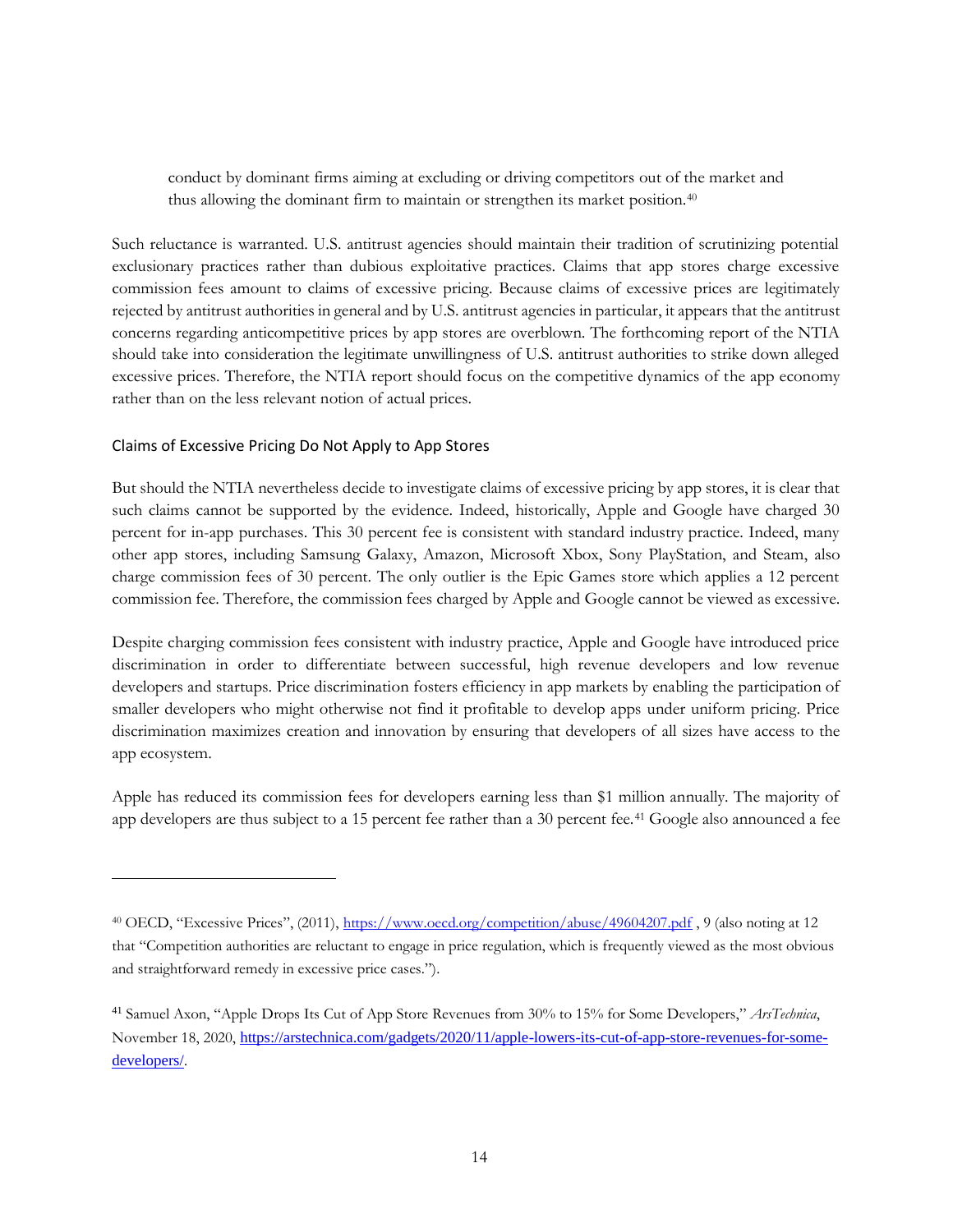cut to 15 percent but which applies to the developer's first \$1 million of revenue regardless of total revenue. <sup>42</sup> Finally, Amazon has announced a fee cut to 20 percent for developers earning less than \$1 million annually. <sup>43</sup> Given Amazon's lack of market power in the app store market, its decision not to match Google's and Apple's fee reductions does not demonstrate anticompetitive conduct. And despite Google's and Apple's alleged app store market power, they now offer the lowest app store commission fees, albeit with different pricing structures.

It is also worth noting that this discrimination in commission fees is solely based on developer size and not based on the type of app or whether the app competes with an Apple or a Google app. For example, the commission fee for Spotify, a music app for which both Apple and Google have competing apps, is the same as the commission fee for Tinder, a dating app for which Apple and Google do not have competing apps. A price discrimination scheme that depends on the extent of competition with Apple and Google could be viewed as anticompetitive if it was designed to give Apple or Google an advantage over competing apps. Given that the same fee level applies regardless of app type, this fee structure does not run afoul of the antitrust laws.

Furthermore, the commission fee structure itself is a form of implicit price discrimination that encourages app entrepreneurship. App developers pay low fixed fees, and in some cases no fees at all, to access the development tools necessary to create apps.<sup>44</sup> The use of commission fees on in-app purchases results in higher prices for successful, high revenue apps and lower prices for less successful apps or recently launched apps. This business model reduces the startup costs for app development allowing developers to take more risks. If app stores were required to significantly reduce or eliminate commission fees, the app stores might be forced to charge higher fees to access their development tools thereby reducing innovation, entrepreneurship, and the vibrancy of the app ecosystem. Powerful developers now challenge the innovation-enhancing business model that enabled their success. Indeed, powerful players such as Epic Games and Spotify have brought lawsuits and have advocated for regulations that would benefit them at the expense of the price discrimination scheme which fosters app entrepreneurship with lower total fees for small developers. The case of *Epic Games v Apple* is illustrative of the

<sup>42</sup> Samuel Axon, "Google Undercuts Apple with New 15% Revenue Share for Play Apps," *ArsTechnica*, March 16, 2021, <https://arstechnica.com/gadgets/2021/03/google-undercuts-apple-with-new-15-revenue-share-for-certain-play-apps/>.

<sup>43</sup> Samuel Axon, "Amazon Joins Apple, Google by Reducing Its App Store Cut," *ArsTechnica*, June 17, 2021, <https://arstechnica.com/gadgets/2021/06/amazon-joins-apple-google-by-reducing-its-app-store-cut/>.

<sup>44</sup> Apple Developer Support website, accessed May 18, 2022, https://developer.apple.com/support/comparememberships/.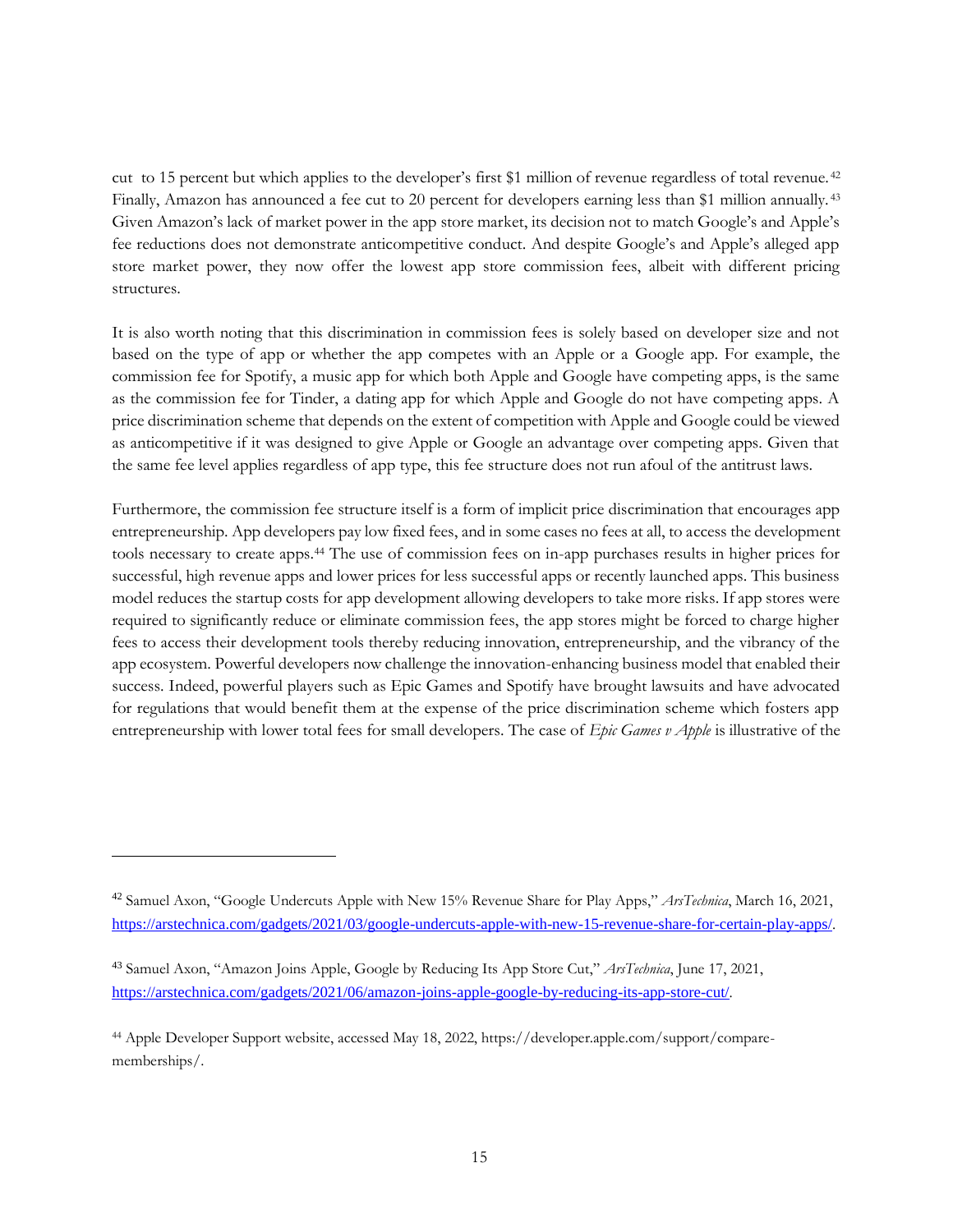need for antitrust to prevent judicial rent-seeking activities at the expense of the dynamism of the app economy.*<sup>45</sup>*

Additionally, it is important to note that Apple's and Google's fees of 30 percent are relatively cheap compared to the fees charged by Chinese competitors. "Chinese Android stores frequently take cuts of about 50%."<sup>46</sup> For example, both Huawei and Xiaomi apply a 50 percent commission fee in their app stores.<sup>47</sup> In that regard, contrary to claims that the U.S.-based app stores abuse their monopoly power, Chinese commentators remind us that in reality the 30 percent fee appears quite competitive in light of the pricier Chinese app stores. The fees charged by Google and Apple can hardly be viewed as anticompetitive when in a large economy such as China where alternative app stores exist, the app store commission fees are at 50 percent. In other words, there cannot be an excessive pricing claim when the prices in other similarly competitive markets are even higher.<sup>48</sup> It is clear that app stores face price competition, with a level of fees that is in line with industry practices. Consequently, not only is antitrust jurisprudence legitimately skeptical about claims of excessive pricing but such a claim cannot be sustained in relation to app store fees.

#### <span id="page-15-0"></span>Exclusionary Practices: Avoiding an App Market for Lemons

The allegation that the two main app stores–Apple App Store and Google Play Store–engage in anticompetitive conduct by excluding app developers from their platforms remain the most forcefully articulated claim supporting the idea of an app economy lacking competition. The main legal actions undertaken so far include the case *Epic Games v Apple*, the lawsuit launched by 37 attorneys general against Google Play Store, and the European Commission's charges against the Apple App Store following Spotify's complaint. <sup>49</sup> Each of these

<sup>47</sup> Id.

<sup>45</sup> Adi Robertson and Sean Hollister, "Microsoft Announces App Store Rules to Prove Its Okay with New Laws," *The Verge*, February 9, 2022, [https://www.theverge.com/2022/2/9/22925544/microsoft-open-app-store-principles](https://www.theverge.com/2022/2/9/22925544/microsoft-open-app-store-principles-windows-xbox)[windows-xbox.](https://www.theverge.com/2022/2/9/22925544/microsoft-open-app-store-principles-windows-xbox)

<sup>46</sup> Zheping Huang, "Chine's App Store Fees Make Apple's Look Cheap," *Bloomberg*, October 8, 2020, <https://www.bloomberg.com/news/newsletters/2020-10-08/china-s-app-store-fees-make-apple-s-look-cheap> (noting that "in China, a 30% cut of app sales sounds pretty good.").

<sup>48</sup> See, e.g., David Gilo and Yossi Spiegel, "The Antitrust Prohibition of Excessive Pricing," *International Journal of Industrial Organization* 61 (2018): 503-541, <https://doi.org/10.1016/j.ijindorg.2018.05.003> ("to assess whether it is excessive, the dominant's price is often compared with price benchmarks.").

<sup>49</sup> *Epic Games, Inc. v Apple Inc*., 493 F. Supp. 3d 817 (N.D. Cal. 2020). *State of Utah et al. v Google LLC et al.,* Case No 3:21 cv-05227, (N.D. Cal. 2021), [https://attorneygeneral.utah.gov/wp-content/uploads/2021/07/Utah-v-](https://attorneygeneral.utah.gov/wp-content/uploads/2021/07/Utah-v-Google.1.Complaint-Redacted.pdf)[Google.1.Complaint-Redacted.pdf](https://attorneygeneral.utah.gov/wp-content/uploads/2021/07/Utah-v-Google.1.Complaint-Redacted.pdf). European Commission, "Antitrust: Commission Sends Statement of Objections to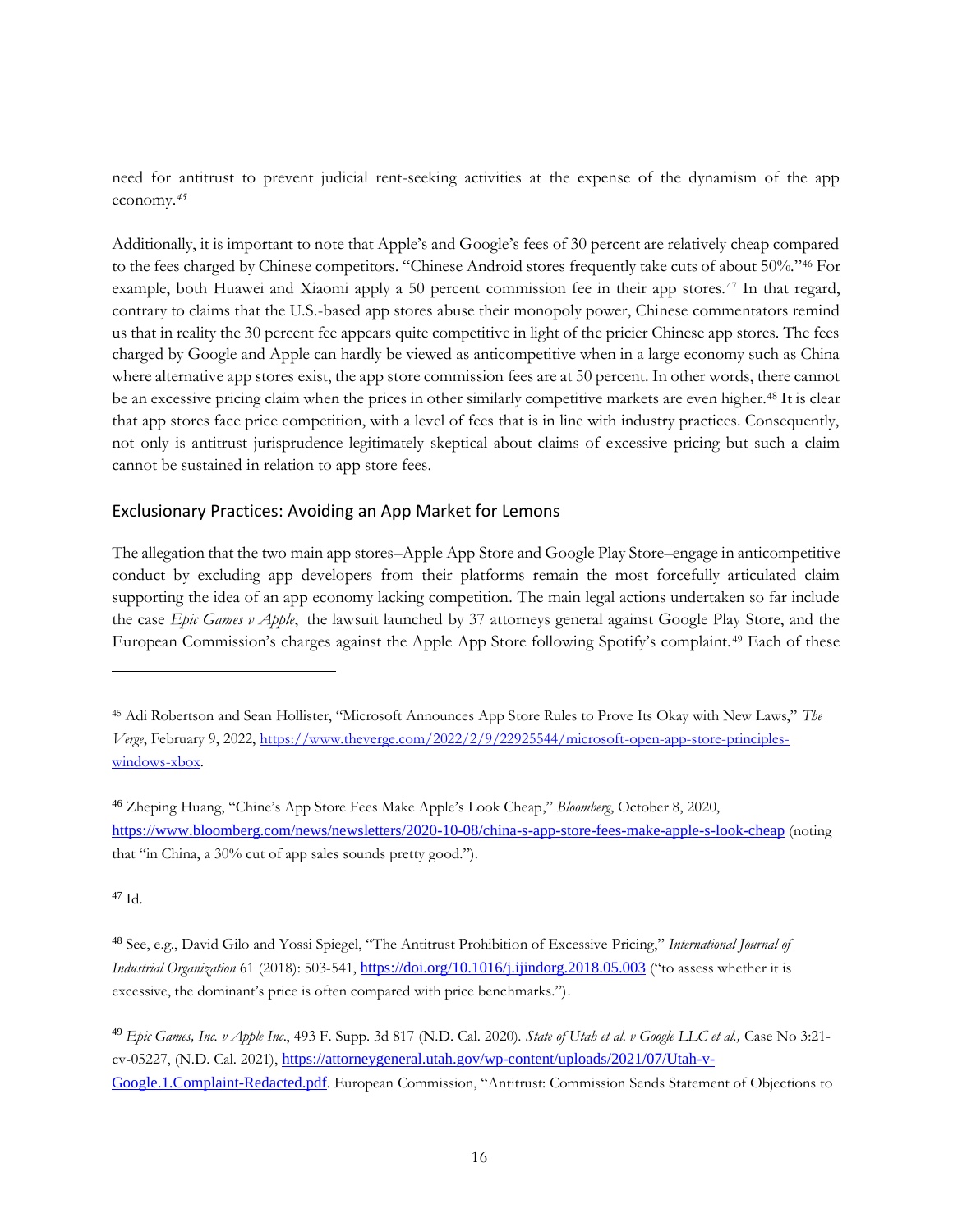three lawsuits results from complaints expressed by large app companies dissatisfied with the app stores' fees and internal rules.

The exclusion of spam, scams, and fraudulent apps cannot be considered to be an anticompetitive exclusionary practice. Exclusionary practices for the benefits of consumer safety, device integrity, and overall cybersecurity objectives do not harm the competitive process. This is competition on the merits and not an unfair method of competition.<sup>50</sup> This necessary exclusion of fraudulent apps requires a vetting process for which both Apple and Google have gained considerable experience and are widely recognized. One commentator noted that "what Apple and Google are really good at is ensuring the apps on their platforms are high quality and safe. Especially Apple which has always locked down the App Store tightly, and increasingly Google as well, which recently banned multiple apps from Google Play due to allegedly fraudulent ad practices."<sup>51</sup>

Apple has the most stringent policies and rules with respect to its vetting process. Often described as a "walled garden," Apple's commitment to the highest level of security may sometimes lead to the exclusion of a large number of apps. However, Google's allegedly open ecosystem appears to be increasingly subject to quality controls given the increase of scams and malware. Consequently, the blunt juxtaposition between an open ecosystem (i.e., Google) and a closed ecosystem (i.e., Apple) may be an overly simplistic portrayal of reality. The truth is that both app stores have rules and policies which include a vetting process with different levels of requirements. Apple may be more demanding than Google, but it does not suggest that the latter is fully open, let alone striving to lower its quality.

More specifically, the prohibition of sideloading by the Apple App Store enables Apple to offer consumers an ecosystem with different values, priorities, and strategies relative to those of the Google Play Store. In that

Apple on App Store Rules for Music Streaming Providers," April 30, 2021,

[https://ec.europa.eu/commission/presscorner/detail/en/ip\\_21\\_2061](https://ec.europa.eu/commission/presscorner/detail/en/ip_21_2061) . See also, Natasha Lomas, "Europe Charges Apple with Antitrust Breach, Citing Spotify App Store Complaint," *TechCrunch*, April 30, 2021, <https://techcrunch.com/2021/04/30/europe-charges-apple-with-antitrust-breach-citing-spotify-app-store-complaint/>.

<sup>50</sup>Dan Goodin, "Scammers Have 2 Clever New Ways to Install Malicious Apps on iOS Devices," *ArsTechnica*, March 16, 2022, [https://arstechnica.com/information-technology/2022/03/scammers-have-2-clever-new-ways-to-install](https://arstechnica.com/information-technology/2022/03/scammers-have-2-clever-new-ways-to-install-malicious-apps-on-ios-devices/)[malicious-apps-on-ios-devices/](https://arstechnica.com/information-technology/2022/03/scammers-have-2-clever-new-ways-to-install-malicious-apps-on-ios-devices/).

<sup>51</sup> John Koetsier, "There Are Now 8.9 Million Mobile Apps, And China is 40% of Mobil App Spending," *Forbes*, February 28, 2020, [https://www.forbes.com/sites/johnkoetsier/2020/02/28/there-are-now-89-million-mobile-apps](https://www.forbes.com/sites/johnkoetsier/2020/02/28/there-are-now-89-million-mobile-apps-and-china-is-40-of-mobile-app-spending/?sh=a82086c21dd5)[and-china-is-40-of-mobile-app-spending/?sh=a82086c21dd5](https://www.forbes.com/sites/johnkoetsier/2020/02/28/there-are-now-89-million-mobile-apps-and-china-is-40-of-mobile-app-spending/?sh=a82086c21dd5).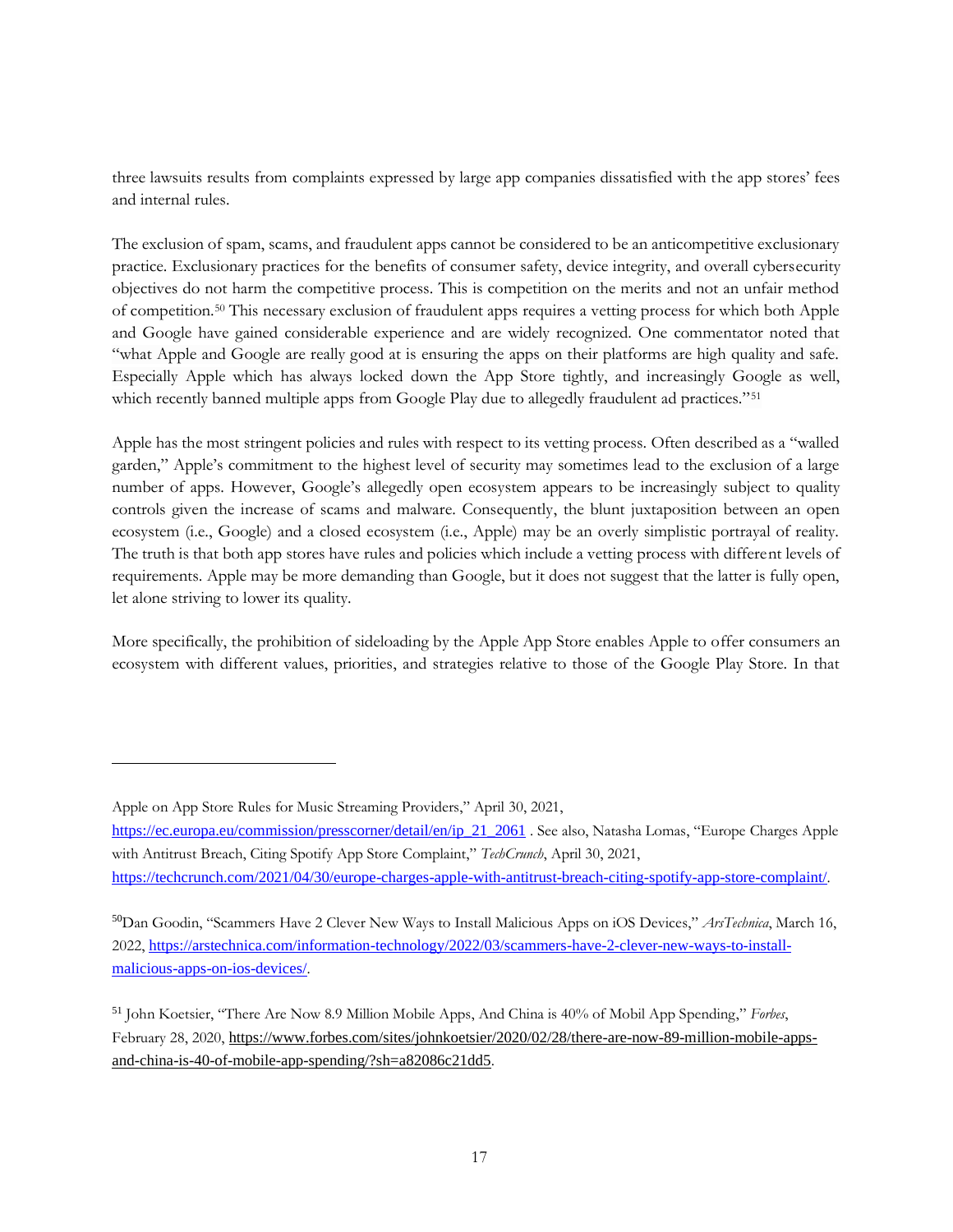regard, competition not only takes place within app stores, but between app stores. <sup>52</sup> Apple prohibits sideloading and third-party app stores on its devices whereas Google allows these possibilities. Consequently, Google incentivizes more app creation but Android devices have 15 to 47 times more malware infections than iPhones.<sup>53</sup> With more than 230,000 new malware infections per day, smartphone devices are prone to scams and are ideal prey for cybersecurity threats.<sup>54</sup> In light of these cybersecurity risks, which are also national security risks since the malware often originates from rival foreign powers, the need to have thorough vetting processes whereby operating systems ensure data privacy, security, and integrity of the smartphones is increasingly important.<sup>55</sup> Consumers view Apple devices to be of higher quality due to its demanding vetting process and are willing to paying higher prices for this increased quality and security. To erase such differences in app store rules would erase quality and price competition between app stores and, ultimately, between devices–hence harming and distorting the competitive process rather than preserving it.

The ability for app stores to have a strong and reliable vetting process whereby scams, malware, fraudulent apps, and other products can be excluded from the platform speaks to the ability of app stores to create a market populated with valuable apps. Given the informational asymmetries between ignorant consumers and fraudulent apps, it is necessary that exclusion from app stores remains a credible threat for app developers, else the entire market for apps may degrade into a market for "lemons."<sup>56</sup> Should the vetting process of app stores

[https://www.apple.com/privacy/docs/Building\\_a\\_Trusted\\_Ecosystem\\_for\\_Millions\\_of\\_Apps.pdf](https://www.apple.com/privacy/docs/Building_a_Trusted_Ecosystem_for_Millions_of_Apps.pdf).

<sup>54</sup> See National Cyber Security Center, "Threat Report on Application Stores", May 4, 2022, <https://www.ncsc.gov.uk/files/Threat-report-on-application-stores-web-v2.pdf> ("While all app stores share the same threat profile, mobile app stores are the most commonly targeted due to the sheer number of smartphone users, and the wealth of data stored on modern smartphones.").

<sup>55</sup> Julie Carlson, "Open Letter to Speaker Pelosi and Minority Leader McCarthy Regarding National Security Concerns With Antitrust Bills," February 1, 2022, [https://www2.itif.org/2022-national-security-antitrust](https://www2.itif.org/2022-national-security-antitrust-letter.pdf?_ga=2.177515685.1222927579.1652105562-2009863986.1651164248)[letter.pdf?\\_ga=2.177515685.1222927579.1652105562-2009863986.1651164248](https://www2.itif.org/2022-national-security-antitrust-letter.pdf?_ga=2.177515685.1222927579.1652105562-2009863986.1651164248).

<sup>56</sup> George Akerlof, "The Market for 'Lemons': Quality Uncertainty and the Market Mechanism," *The Quarterly Journal of Economics* 84 (1970): 488-500, <https://doi.org/10.2307/1879431>. See also Jonathan Levin, "Information and the Market

<sup>52</sup> Daniel Castro, "Banning 'Closed' Mobile Ecosystems Would Hurt Consumer Choice and Competition", *Innovation Files,* January 23, 2022, [https://itif.org/publications/2022/01/23/banning-closed-mobile-ecosystems-would-hurt](https://itif.org/publications/2022/01/23/banning-closed-mobile-ecosystems-would-hurt-consumer-choice-and)[consumer-choice-and](https://itif.org/publications/2022/01/23/banning-closed-mobile-ecosystems-would-hurt-consumer-choice-and).

<sup>53</sup> Apple, "Building a Trusted Ecosystem for Millions of Apps. A Threat Analysis of Sideloading," October 2021, https://www.apple.com/privacy/docs/Building a Trusted Ecosystem for Millions of Apps A Threat Analysis o [f\\_Sideloading.pdf](https://www.apple.com/privacy/docs/Building_a_Trusted_Ecosystem_for_Millions_of_Apps_A_Threat_Analysis_of_Sideloading.pdf) . See also Apple, "Building a Trusted Ecosystem for Millions of Apps. The Important Role of App Store Protections", June 2021,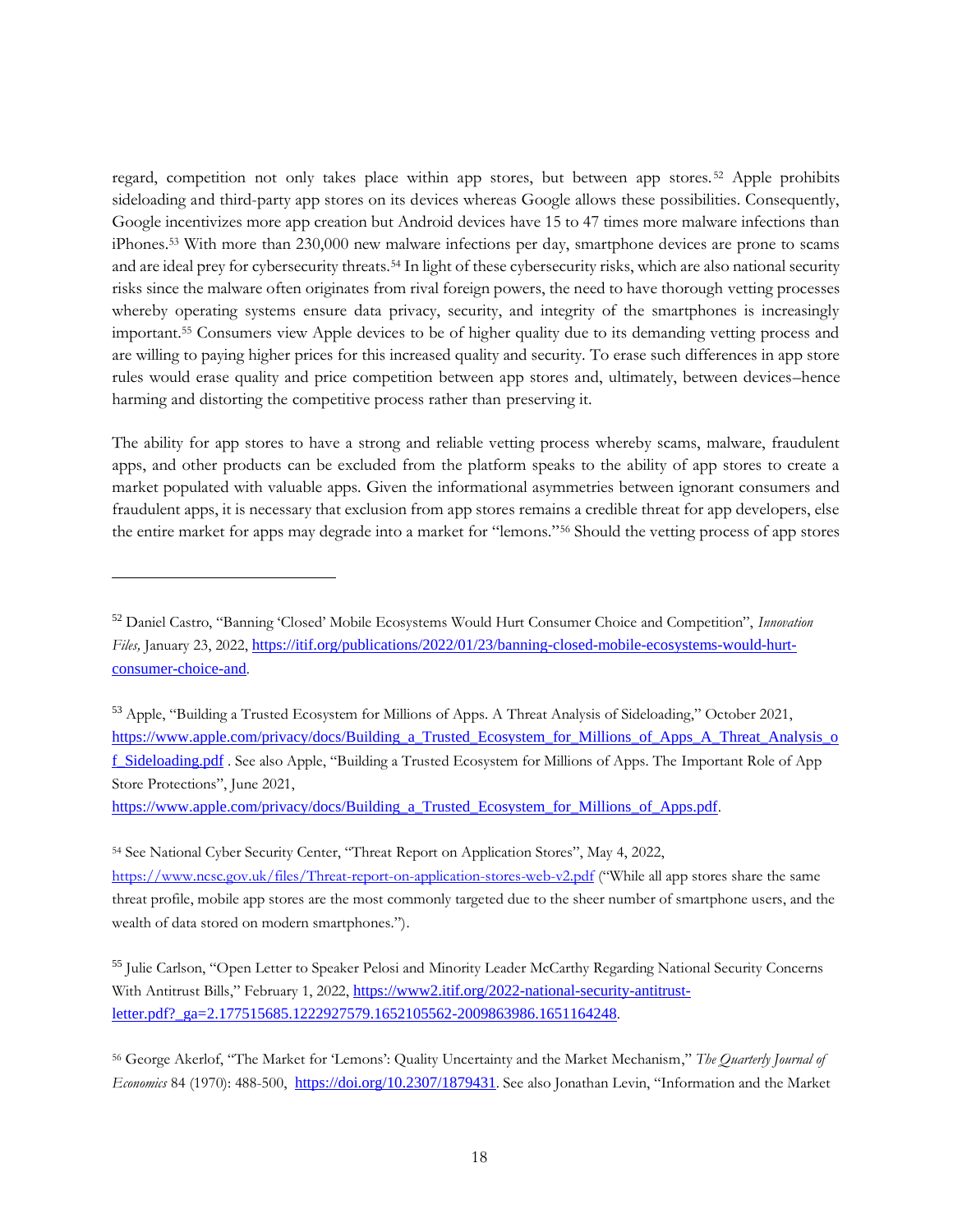be loosened in the name of fairer competition, consumers will have a harder time telling apart the bad apps from the good apps since the vetting processes of app stores will become less effective, or nonexistent, given the risks of antitrust liability. Consequently, the market for apps may decline or even implode. Consumers will download fewer apps, small app developers without brand loyalty will be most hurt, thereby leading to a stagnant, non-innovative market for apps at the expense of consumers and innovation.

Competition reforms must not create a market for app "lemons." Quality certification through the vetting process of app store rules is necessary (not contradictory with) a thriving market for apps which fosters innovation and generates consumer benefits.

## <span id="page-18-0"></span>**CONCLUSION**

The NTIA's request for comment in anticipation of the report on competition in the app economy proves necessary given the complexity of the app economy but also given the misunderstanding of the antitrust implications of some current practices by app stores. We have demonstrated that not only is the app economy overwhelmingly competitive but also that antitrust concerns are overblown. The main criticisms fail to represent anticompetitive practices. App stores fees are not excessive when compared to relevant benchmarks, and exclusionary policies prove necessary for quality assurance of apps and security guarantees for devices. Consequently, it is of particular importance that the NTIA focuses on its forthcoming report on how to preserve innovation in the app economy without undermining current innovative efforts and stifling current consumer benefits derived from a vibrant app economy.

It is noteworthy that some app stores have recently issued some industry principles that they intend to abide by. One important example is Microsoft. The company has issued a set of principles applicable to its app stores.<sup>57</sup> These principles depart from the policies adopted by Apple and Google for their respective app stores.

for Lemons," *The RAND Journal of Economics* 32 (2001): 657-666, <https://www.jstor.org/stable/2696386>; Eric W. Bond, "A Direct Test of the 'Lemons' Model: The Market for Used Pickup Trucks," *The American Economic Review* 72 (1982): 836-840, https://www.jstor.org/stable/1810022; Jae-Cheol Kim, "The Market for 'Lemons" Reconsidered A Model of the Used Car Market with Asymmetric Information," *American Economic Review* 75 (1985): 836-843, <https://www.jstor.org/stable/1821360>; Dennis E. Smallwood and John Conlisk, "Product Quality in Markets Where Consumers are Imperfectly Informed," *The Quarterly Journal of Economics* 93 (1979): 1-23, <http://www.jstor.com/stable/1882595>.

<sup>57</sup> Brad Smith, "Adapting Ahead of Regulation: A Principled Approach to App Stores," *Microsoft Blog*, February 9, 2022, <https://blogs.microsoft.com/on-the-issues/2022/02/09/open-app-store-principles-activision-blizzard/>; Adi Robertson and Sean Hollister, "Microsoft Announces Open App Store Rules to Prove It's Okay with New Laws," *The Verge*, February 9, 2022, [https://www.theverge.com/2022/2/9/22925544/microsoft-open-app-store-principles-windows](https://www.theverge.com/2022/2/9/22925544/microsoft-open-app-store-principles-windows-xbox)[xbox](https://www.theverge.com/2022/2/9/22925544/microsoft-open-app-store-principles-windows-xbox).